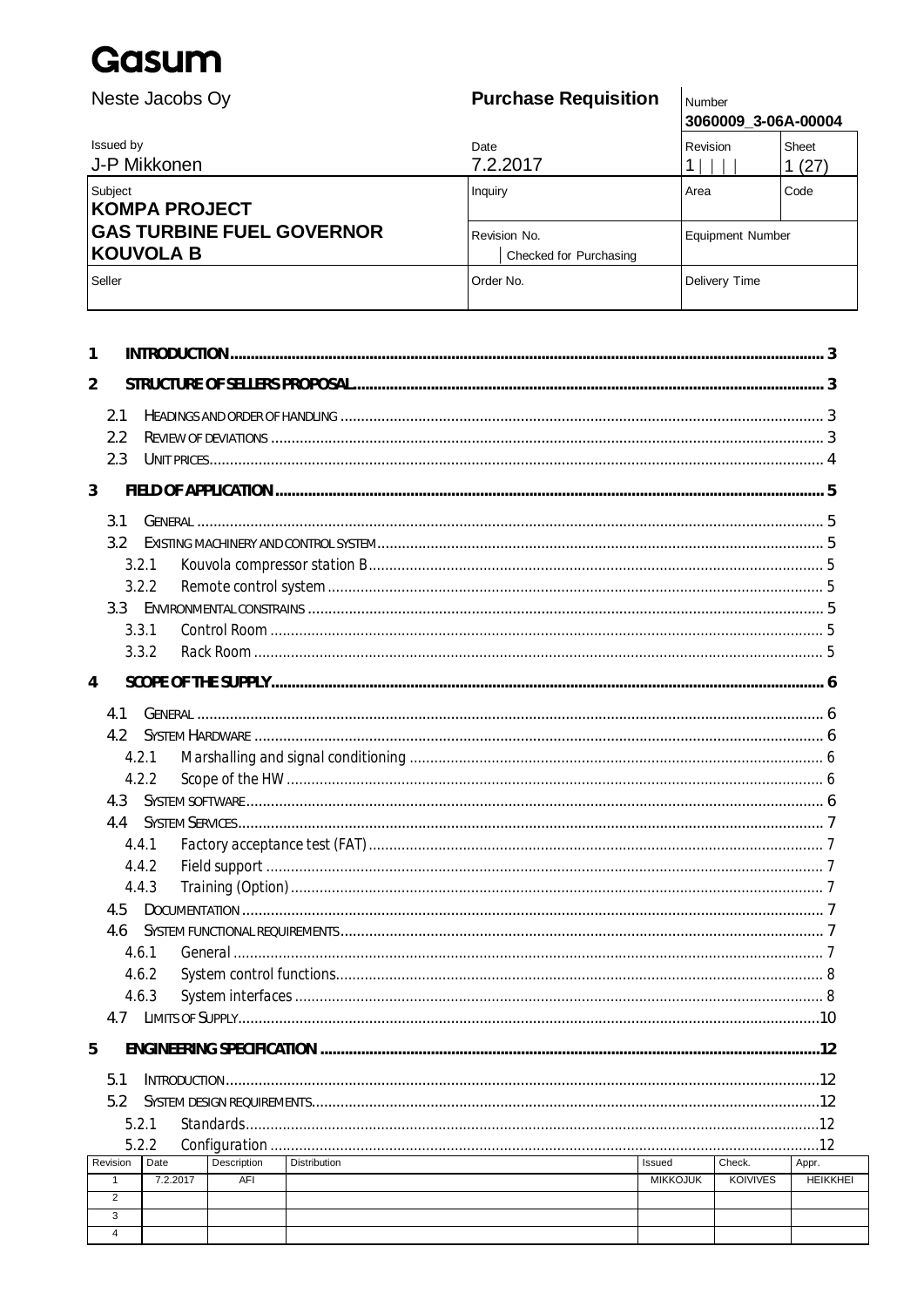

## **Purchase Requisition**

|<br>|Number<br>|**२**กุคภกดู 3-06A-00004

| - <b>DUUU-AGU-C CUUUUHI</b> |       |
|-----------------------------|-------|
| Revision                    | Sheet |
|                             | 2(27) |

|                | 5.2.3 |  |
|----------------|-------|--|
|                | 5.2.4 |  |
|                | 5.2.5 |  |
|                | 5.2.6 |  |
|                |       |  |
|                | 5.3.1 |  |
|                | 5.3.2 |  |
|                | 5.3.3 |  |
|                | 5.3.4 |  |
|                | 5.3.5 |  |
|                | 5.3.6 |  |
| 6              |       |  |
|                | 6.1   |  |
|                | 6.2   |  |
|                | 6.3   |  |
|                | 6.4   |  |
| $\overline{7}$ |       |  |
|                | 7.1   |  |
|                | 7.2   |  |
|                | 7.3   |  |
|                | 7.4   |  |
|                |       |  |
| 8              |       |  |
|                | 8.1   |  |
|                | 8.1.1 |  |
|                | 8.1.2 |  |
|                | 8.1.3 |  |
|                | 8.2   |  |
|                | 8.3   |  |
| 9              |       |  |
|                | 9.1   |  |
|                | 9.2   |  |
|                | 9.3   |  |
|                | 9.4   |  |
|                | 9.5   |  |
|                | 9.6   |  |
|                | 9.7   |  |
| 10             |       |  |
|                | 10.1  |  |
|                | 10.2  |  |
| 11             |       |  |
|                | 11.1  |  |
|                | 11.2  |  |
|                |       |  |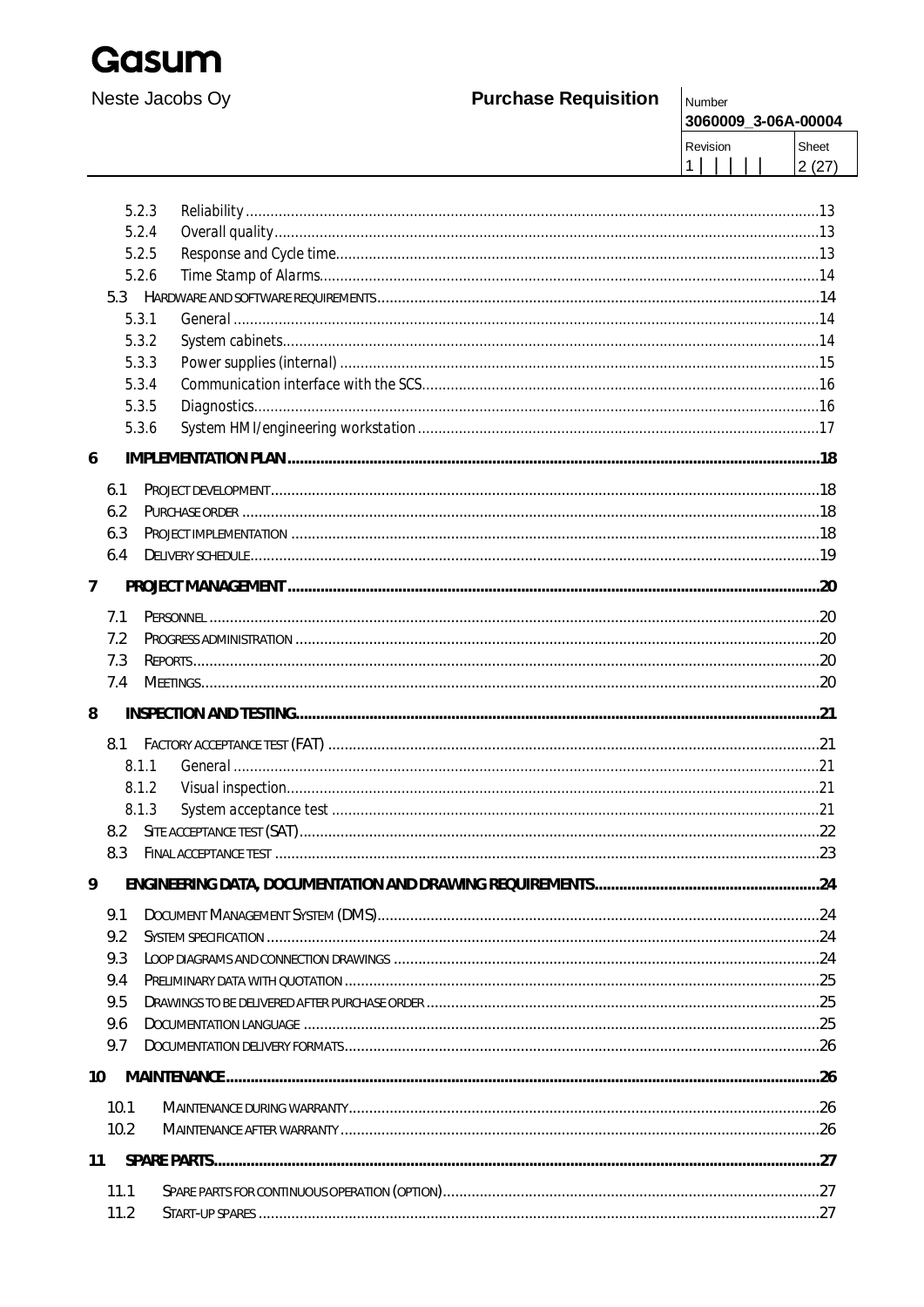## Neste Jacobs Oy **Purchase Requisition** Number

| <b>Number</b>       |           |
|---------------------|-----------|
| 3060009 3-06A-00004 |           |
| Revision            | Sheet     |
|                     | (27)<br>3 |

| 1     | <b>INTRODUCTION</b>                                                                                   |                                                                                                                                                                                                                                   |
|-------|-------------------------------------------------------------------------------------------------------|-----------------------------------------------------------------------------------------------------------------------------------------------------------------------------------------------------------------------------------|
| 1.1   | gas compressor station Kouvola B in Finland.                                                          | This purchase requisition covers the minimum requirements for retrofit of Fuel<br>Governor (FG) planned to be implemented at following GASUM Oy's natural                                                                         |
| 1.2   |                                                                                                       | Following terms will be used hereinafter in this document:                                                                                                                                                                        |
|       | Seller:                                                                                               | The Company delivering the FG.                                                                                                                                                                                                    |
|       | Buyer:<br>٠                                                                                           | GASUM Oy and/or their agent.                                                                                                                                                                                                      |
|       | System:<br>$\bullet$                                                                                  | Fuel governor system (FG) including all HW,<br>software, functionality and services needed<br>for fulfilling the requirements of this document.                                                                                   |
| 1.3   | Buyer.                                                                                                | The Seller shall advise the Buyer in writing of any conflict between this pur-<br>chase requisition and any of other documents referred, for resolution by the                                                                    |
| 2     | STRUCTURE OF SELLERS PROPOSAL                                                                         |                                                                                                                                                                                                                                   |
| 2.1   | <b>Headings and order of handling</b>                                                                 |                                                                                                                                                                                                                                   |
| 2.1.1 | ers in this purchase requisition.                                                                     | The Seller shall produce his proposal following the procedure and main head-                                                                                                                                                      |
| 2.1.2 | turbine units including for example:<br>fuel gas metering/control valves<br>hancements when proposed. | The Seller may also offer as an option technical enhancements for the current<br>field transmitters and actuators (where reasonable)<br>The Seller shall specify separately the prices of the above mentioned en-                 |
| 2.2   | <b>Review of deviations</b>                                                                           |                                                                                                                                                                                                                                   |
| 2.2.1 | documents are commented:                                                                              | The Seller shall prepare and submit with the bid a comprehensive review of<br>compliance as a list comparing the inquiry documents and the bid.<br>The following expressions shall be used in the list when the paragraphs of the |

Enhancement (E): The features of the System exceed the functional or structural requirements.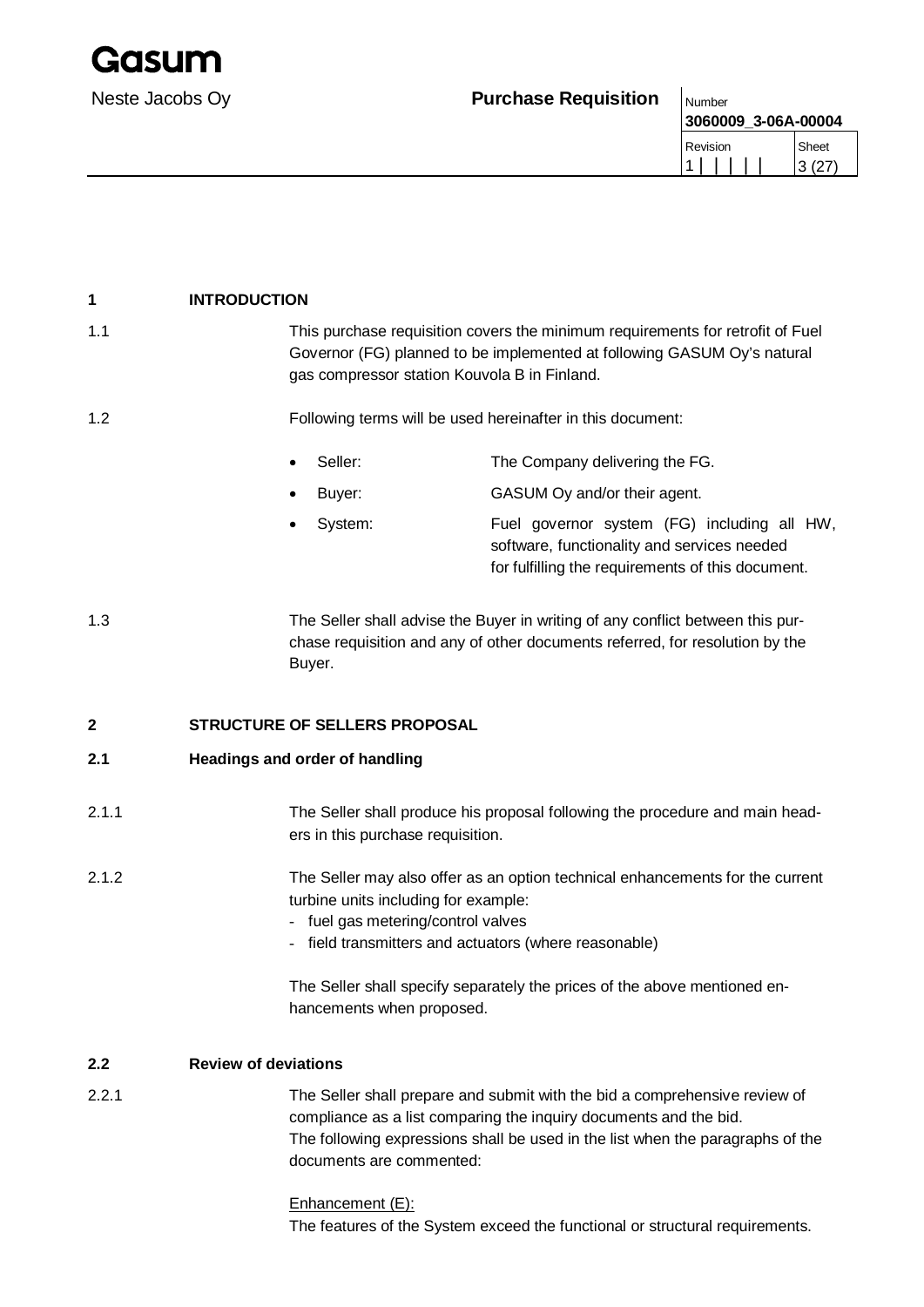

**3060009\_3-06A-00004**

| Revision | Sheet  |
|----------|--------|
|          | 4 (27) |

|       |                    | Conforms (C):<br>The features of the System fulfil the functional or structural requirements.                                                                                                                                                               |
|-------|--------------------|-------------------------------------------------------------------------------------------------------------------------------------------------------------------------------------------------------------------------------------------------------------|
|       |                    | Variation (V):<br>The features of the System deviate from the functional or structural require-<br>ments. The deviations shall be described in the bid.                                                                                                     |
|       |                    | Alternative (A):<br>The features of the System do not match with the functional or structural re-<br>quirements, but the Seller bids an alternative for the mentioned function or<br>structure. The substituting alternative shall be described in the bid. |
|       |                    | Exception (Ex):<br>The Seller cannot fulfil this requirement and it is thereby not proposed. The<br>reason for Exceptions shall be described in the bid.                                                                                                    |
|       |                    | Noticed and Understood (NU):<br>The Seller hereby acknowledges that he has noticed and understood the para-<br>graphs clarifying the requirements with necessary background or instructions.                                                                |
| 2.2.2 |                    | Any other statement by the Seller shall not be considered to overrun the re-<br>quirements on the Buyer's purchasing documents unless clearly indicated by<br>an "Exception" answer and a reason for deviation thereby given as stated in<br>above.         |
| 2.2.3 |                    | The Seller shall clearly indicate in the review of compliance if some proposed<br>System feature is still under development or not fully tested or requires work of<br>a development nature during the project.                                             |
| 2.3   | <b>Unit prices</b> |                                                                                                                                                                                                                                                             |

The Seller shall propose unit prices for project scope changes covering all the equipment, application program items and services (man hours).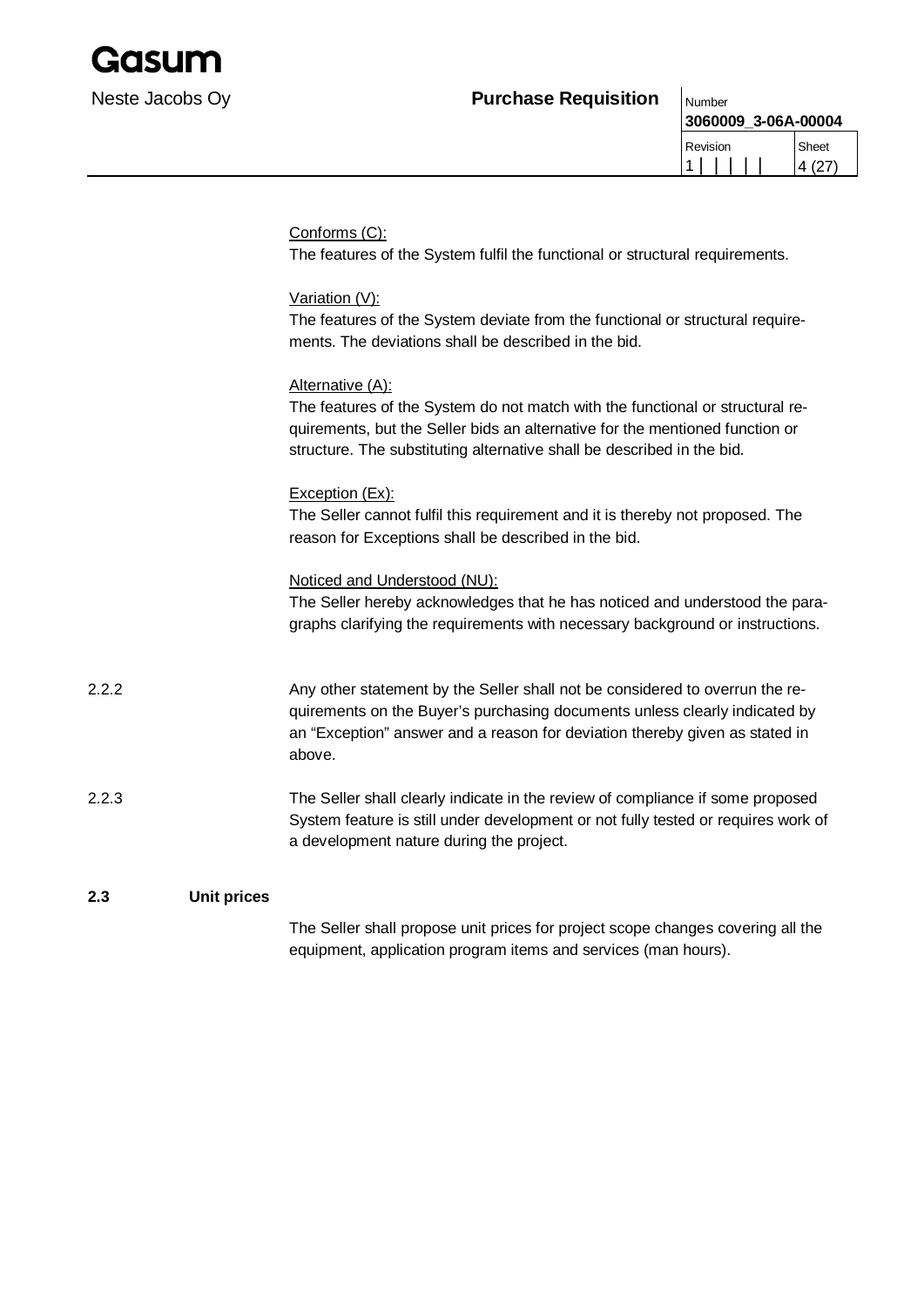**3060009\_3-06A-00004** Revision 1 | | | | | Sheet 5 (27)

### **3 FIELD OF APPLICATION**

#### **3.1 General**

Gasum Oy has responsibility of natural gas import, sales and transmission in Finland. There is about 1000 km high pressure pipeline and three compressor station sites in the Gasum's pipeline network.

#### **3.2 Existing machinery and control system**

#### **3.2.1 Kouvola compressor station B**

Station B has been built in late 90s. In the station B there is one gas turbine driven centrifugal compressor unit (GB-5200) and reservation for another. Turbine type is PGT10 DLN (dry low nox version) and compressor type is PCL 603 made by Nuovo Pignone.

The station level controls are executed in the station control system (DCS by Valmet Automation).

Unit control system is combined turbine and compressor control system Suvimac II (upgraded 2004). Manufacturer of the UCS system is Nuovo Pignone.

The master capacity control of the whole site, load sharing and anti-surge controls for all of the units in the stations A and B are executed in the CCC system.

## **3.2.2 Remote control system**

All compressor stations in all sites are now and will be in future remote controlled from dispatching control centre (DCC) in Kouvola (Kouvola). All stations and units have also local operation possibility from the local control rooms. The remote and local control operations are executed on a single window basis through the DCS operator work stations.

#### **3.3 Environmental constrains**

#### **3.3.1 Control Room**

The Control room is equipped with normal air-conditioning.

#### **3.3.2 Rack Room**

The Rack room is located on safe area in the same space with the control room and equipped with normal air-conditioning. Temperature range in the Rack rooms is +20°C…+25°C. The Rack room is also equipped with automatic fire extinguishing systems (gas operated); therefore the system cabinets shall be internally ventilated (not closed).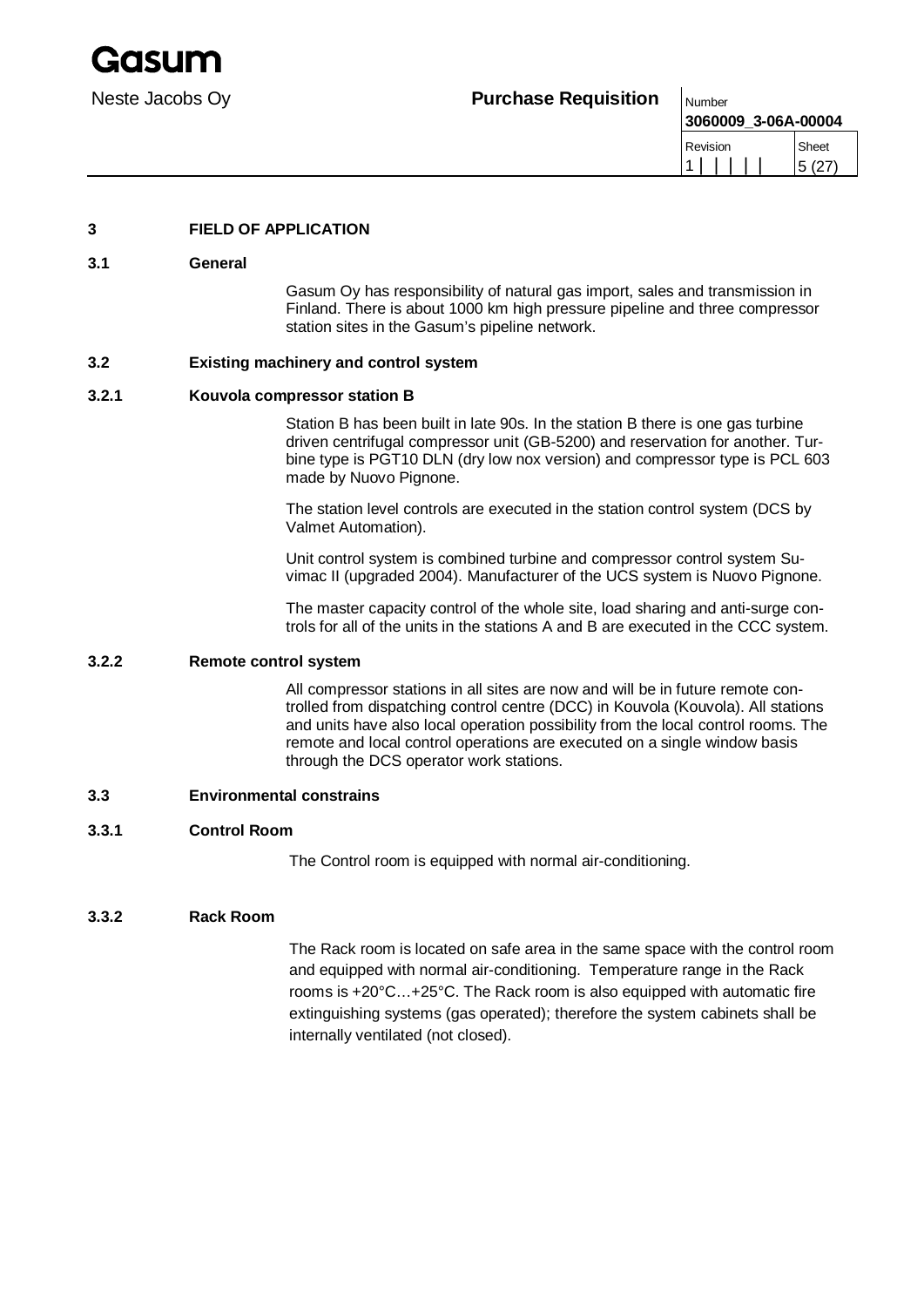Gasun

## Neste Jacobs Oy **Purchase Requisition**  $\big|_{\text{Number}}$

| 3060009 3-06A-00004 |       |
|---------------------|-------|
| Revision            | Sheet |
|                     | 6(27) |

| 4     | <b>SCOPE OF THE SUPPLY</b>                                                                                                                                                                                                                                                                                                                                                                         |  |
|-------|----------------------------------------------------------------------------------------------------------------------------------------------------------------------------------------------------------------------------------------------------------------------------------------------------------------------------------------------------------------------------------------------------|--|
| 4.1   | General                                                                                                                                                                                                                                                                                                                                                                                            |  |
| 4.1.1 | The System shall comprise, but is not limited to, the equipment, functions and<br>system services as defined below. The Seller shall complete the equipment list-<br>ings with the correct model number and quantity of all equipment required to<br>provide a fully functional system to comply with this requisition.                                                                            |  |
| 4.1.2 | Engineering requirements and related standards for proposed equipment and<br>software shall be applied as required in the System engineering specification in<br>chapter 5. The Seller shall indicate all the standards applied to design and<br>manufacturing of the System and also provide the certificates awarded by in-<br>dependent inspection and standardization associations/institutes. |  |
| 4.2   | <b>System Hardware</b>                                                                                                                                                                                                                                                                                                                                                                             |  |
| 4.2.1 | Marshalling and signal conditioning                                                                                                                                                                                                                                                                                                                                                                |  |

The Buyer will deliver the marshalling cabinets including the barriers if required for intrinsic safe (Exi) signal conditioning by the System process interface.

## **4.2.2 Scope of the HW**

The Seller shall include to the supply the following:

- a) System cabinets to support the I/O, containing all system components such as processors, power supplies, I/O modules etc. A HMI/engineering workstation shall be included for each site. Seller shall specify all components.
- b) Set of system and highway cables complete with plugs for interconnecting above cabinets and workstations.

## **4.3 System software**

The Seller shall propose all the system software and application software to meet the functional requirements of the system. The Seller shall specify which of the programs will be Buyers property and which required runtime licenses include yearly payments.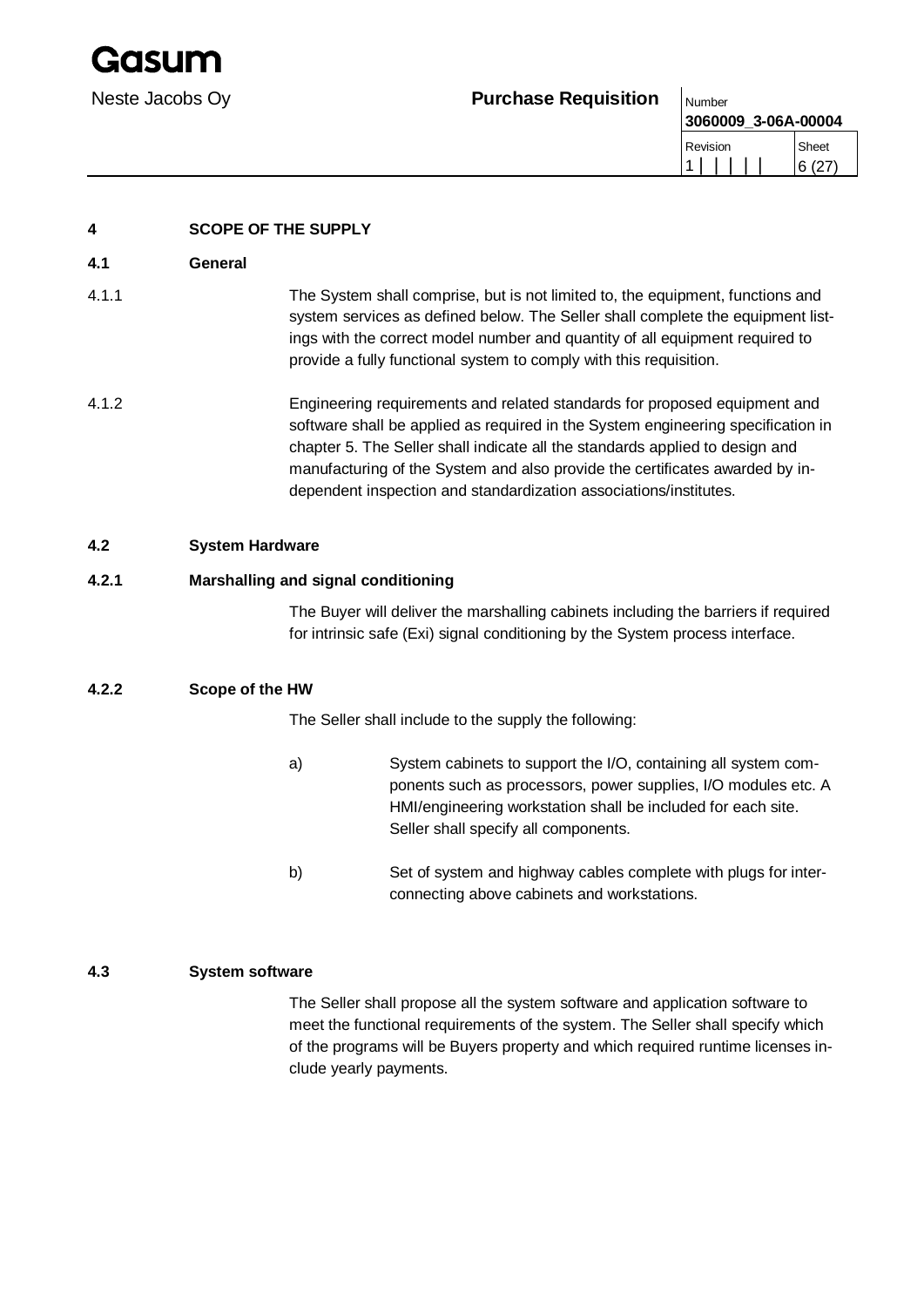

| .                   |       |
|---------------------|-------|
| 3060009 3-06A-00004 |       |
| Revision            | Sheet |
|                     | (27)  |

## **4.4 System Services**

## **4.4.1 Factory acceptance test (FAT)**

The Seller shall include one week period to perform customer witnessed FAT at the Seller's premises.

### **4.4.2 Field support**

The Seller shall propose a field service rate structure for the Field support during the installation, pre-commissioning, commissioning and start-up.

## **4.4.3 Training (Option)**

The Seller shall recommend appropriate training programs. The Seller shall deliver table of content (including price of the course and training material) for each recommended training course to be conducted either on site or at the Seller's facilities. The language of training and training material shall be in Finnish or English.

### **4.5 Documentation**

The Seller shall provide two (2) sets (one paper copy and one copy in electrical format) of documentation as defined in item 9. The delivery schedule of the documentation will be agreed mutually in the kick-off meeting, but in minimum the documentation shall be delivered in three shipments:

- 1. For information: including the general data required for Buyer own design work.
- 2. Approved for construction (AFC): including all the required detailed specifications and drawings for total project implementation.
- 3. As built: including required revision of the detailed specifications and drawings after accepted SAT and commissioning.

### **4.6 System functional requirements**

### **4.6.1 General**

- 4.6.1.1 For the individual control loops and functions the Seller shall produce acceptable designs and acceptable documentation of all designed features.
- 4.6.1.2 System shall be designed with such manners that the output power-, efficiencyor the emissions of the gas turbine will not be degraded.
- 4.6.1.3 By default the control features of System shall cover mainly the combustion and combustion related controls such as the combustion itself, shaft speeds and exhaust temperature. All other required control and monitoring functions are excluded from System delivery and will be implemented in DCS's (Station Control Systems, SCS), Capacity Control Systems (CCS), Machine Monitoring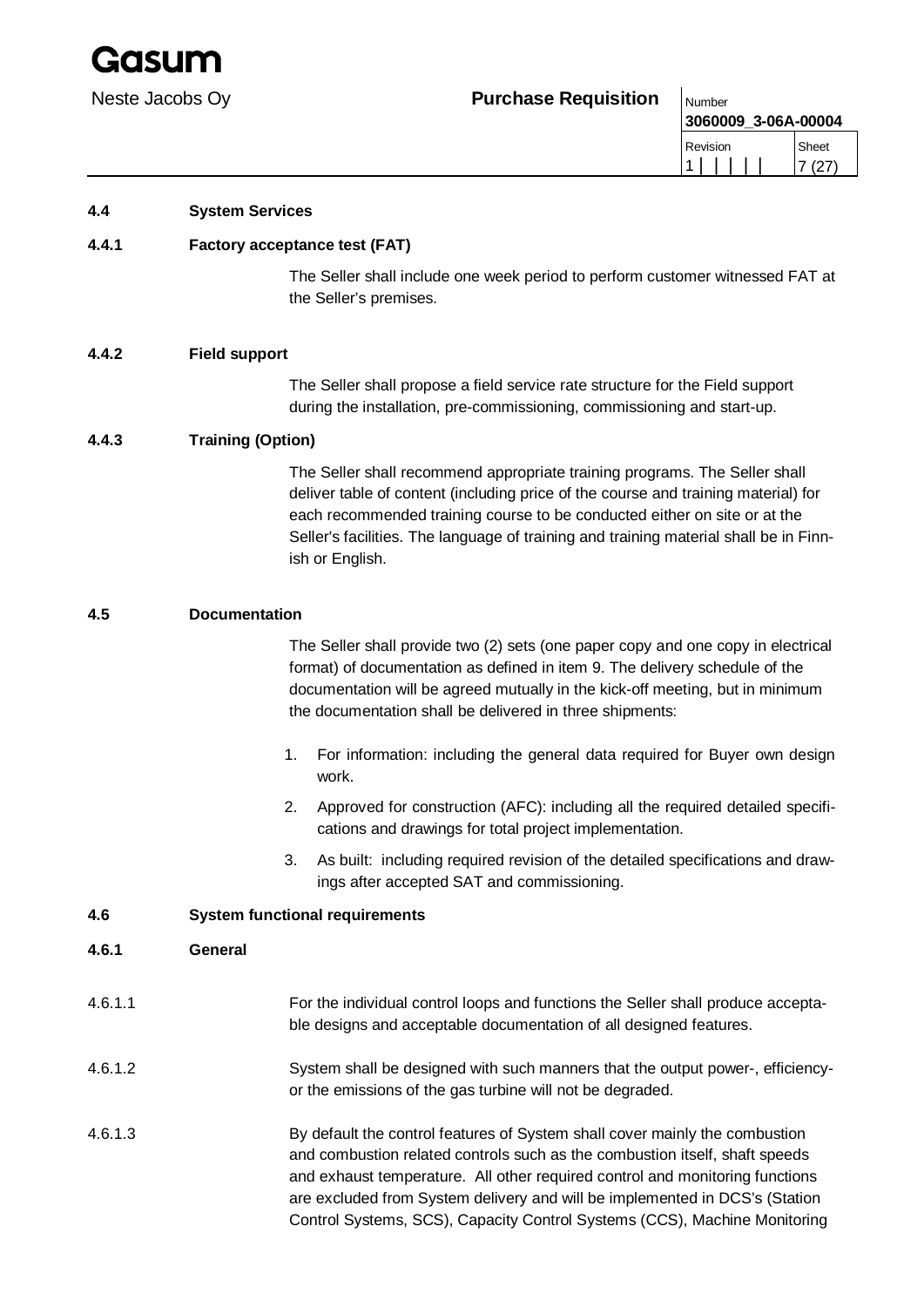

**3060009\_3-06A-00004** Revision 1 | | | | | Sheet 8 (27)

and Protection Systems (MPS), safety systems (SRS) and fire/gas monitoring systems provided by others.

4.6.1.4 System shall receive its operational commands from the SCS. All critical signals are hard wired via I/O. Other control and monitoring signals are transferred via dedicated communication links. All emergency shutdowns are performed by the Buyer's SRS, from where a shutdown signal is hard wired to the System input. System shall provide required status signals for the SCS in order to support single window operations from the SCS.

## **4.6.2 System control functions**

The Seller shall propose in minimum the following System core control and monitoring functions:

- Fuel gas control
- IGV control
- Nozzle (NCV) control
- RVDT control
- Ignition & combustion control, flame detection and monitoring
- Dry Low Nox control
- Combustion chamber pulsation control
- Bleed valves' control
- HP speed control
- LP speed control
- EGT temperature control and protection

### **4.6.3 System interfaces**

4.6.3.1 General

In addition to the turbine field equipment System interfaces with the SCS and the SRS.

The required minimum I/O is listed on chapter 4.6.3.6. The number of needed I/O shall be considered as an estimate. The amount of I/O can be altered, if chosen solution so requires.

### 4.6.3.2 Field interfaces, Turbine I/O

Measurements and controls shall be connected directly to System I/O. Measurements and controls shall be made with primary signals. Only the needed Ex barriers/isolators are connected to the circuits by the Buyer.

A cold end compensation measurement shall be applied to thermocouple measurements.

All double or multiple measurements shall include required calculations (eg. average, median, etc) and validation procedures.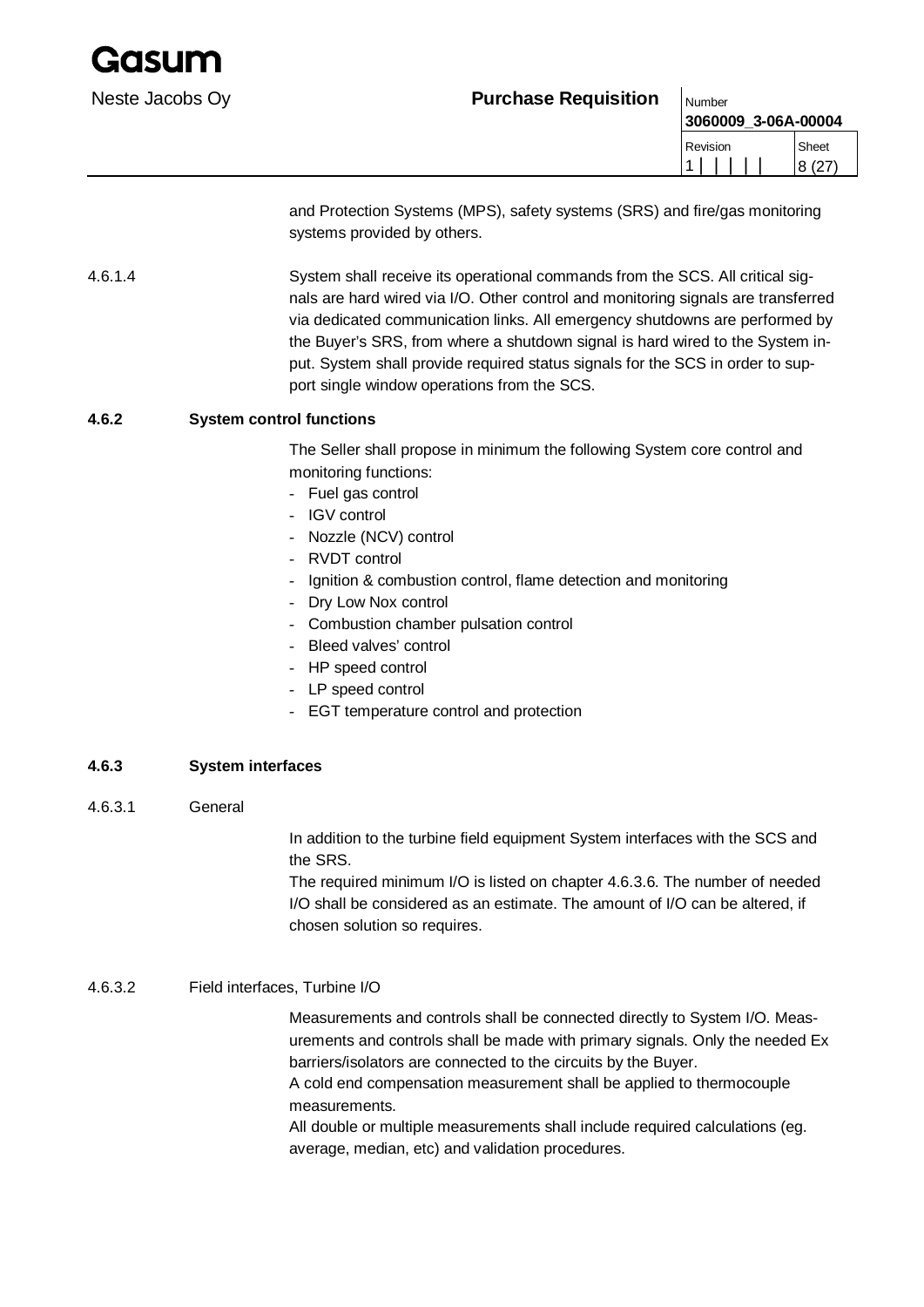

| Neste Jacobs Oy | <b>Purchase Requisition</b> | Number |
|-----------------|-----------------------------|--------|
|-----------------|-----------------------------|--------|

| 3060009 3-06A-00004 |       |
|---------------------|-------|
| Revision            | Sheet |
|                     |       |

| 4.6.3.3   | I/O-interface with the SCS                                                                                                                                                                  |
|-----------|---------------------------------------------------------------------------------------------------------------------------------------------------------------------------------------------|
|           | System shall connect directly with I/O to the SCS in order to handle the critical<br>control and monitoring signals. Other signals are transferred via a communica-<br>tion link.           |
| 4.6.3.4   | I/O-interface with the SRS                                                                                                                                                                  |
|           | System shall connect directly with I/O to the SRS in order to handle the emer-<br>gency shutdown (ESD) input.                                                                               |
| 4.6.3.5   | Communication with the SCS                                                                                                                                                                  |
| 4.6.3.5.1 | System shall communicate to the SCS via a data highway or a serial link con-<br>forming to the requirements of the chapter 5.3.4. The communication protocol<br>shall be approved by Buyer. |
| 4.6.3.5.2 | The communication shall preferably be done directly between the SCS and the<br>System (not via a separate PC).                                                                              |
| 4.6.3.5.3 | The communication method and protocol shall be fast enough, fault tolerant<br>and monitored against fault.                                                                                  |
| 4.6.3.5.4 | The interface configuration shall include transfer of 220 signals per turbine unit<br>from the System to the SCS.                                                                           |
| 4.6.3.5.5 | The interface configuration shall also include the transfer of 10 signals per tur-<br>bine unit from the SCS to the System.                                                                 |

## 4.6.3.6 System I/O List

All the required I/O-interfaces per turbine unit are specified without spares in the following table:

| <b>Turbine unit</b> | AI | ╭<br>AC. |    | <b>_VDT</b> | <b>SERVO</b> | DI | DO | Total |
|---------------------|----|----------|----|-------------|--------------|----|----|-------|
| Kouvola B/ GB-5200  | 20 |          | 26 |             |              |    | x  | 84    |

- AI = Analogue input 4...20mA
- AO = Analogue output 4...20mA
- $TI = Thermocouple input: K-type$
- FI  $=$  Frequency input: speed pick-up (4) & combustion chamber pulsation sensor (2)
- DI = Digital input: dry contact
- DO = Digital output: 24VDC, 1A
- LVDT = Control position feedback measured with LVDT-type sensor
- SERVO = Control of bipolar type hydraulic servo actuator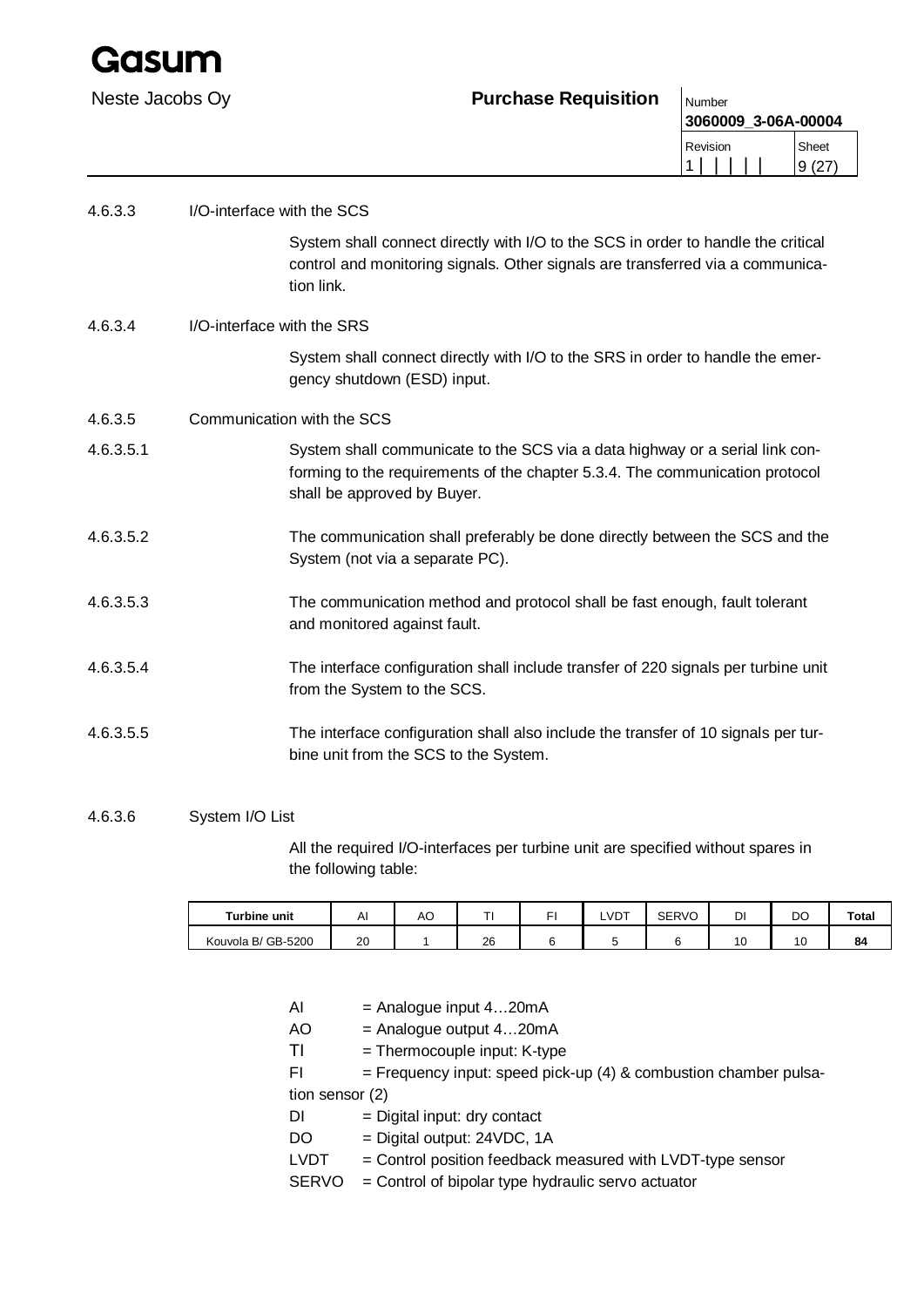

**3060009\_3-06A-00004**

## **4.7 Limits of Supply**

The following limits of the supply and responsibilities shall be followed in the System delivery:

## **Responsibility by:**

Revision

| Device or activity                            | <b>Limit specification</b> | <b>Seller</b> | <b>Buyer</b> |
|-----------------------------------------------|----------------------------|---------------|--------------|
| System hardware engineering                   |                            | X             |              |
| Engineering of field cabling termination cab- |                            |               | X            |
| inets in the equipment room                   |                            |               |              |
| System specification                          |                            | X             |              |
| $\mathbf{H}$<br>$\mathbf{H}$                  | Approval                   |               | X            |
| System hardware                               |                            | X.            |              |
| System software and utility programs          |                            | Χ             |              |
| System application software                   |                            | X             |              |
| System configuration:                         |                            |               |              |
| displays                                      |                            | X             |              |
| trends                                        |                            | X             |              |
| alarms                                        |                            | X             |              |
| SCS communication interfaces                  |                            | Χ             |              |
| System documentation                          |                            |               |              |
| cabinet layout and construction drawings      |                            | X             |              |
| assembly drawings                             |                            | X             |              |
| power distribution diagrams                   |                            | X             |              |
| System internal connections                   |                            | X             |              |
| System cabling                                |                            | X             |              |
| bus network drawings                          |                            | X             |              |
| signal address and definition lists for the   |                            | X             |              |
| communication with the SCS                    |                            |               |              |
| Instrument loop diagrams                      |                            |               | X            |
| $\mathbf{u}$                                  | System side data           | X             |              |
| System manuals                                |                            | X             |              |
| Delivery time schedule                        |                            | X             |              |
| $\mathbf{H}$                                  | Approval                   |               | X            |
| Progress reports                              |                            | X             |              |
| Minutes of meetings                           |                            | Χ             |              |
| Factory acceptance test                       | As defined in item 8.1     | Χ             | X            |
| Site acceptance test                          | As defined in item 8.2     | X             | X            |
| Final acceptance test                         | As defined in item 8.3     | Χ             | X            |
| Inspection and test procedures and records    |                            | X             |              |
|                                               | Approval                   |               | X            |
| Transportation of System to the site          |                            | X             |              |
| Insurances                                    |                            |               |              |
| during transportation                         | Until the System has       | X             |              |
|                                               | been moved to its final    |               |              |
|                                               | position                   |               |              |
| during installation                           |                            |               | X            |
| during commissioning                          |                            |               | X            |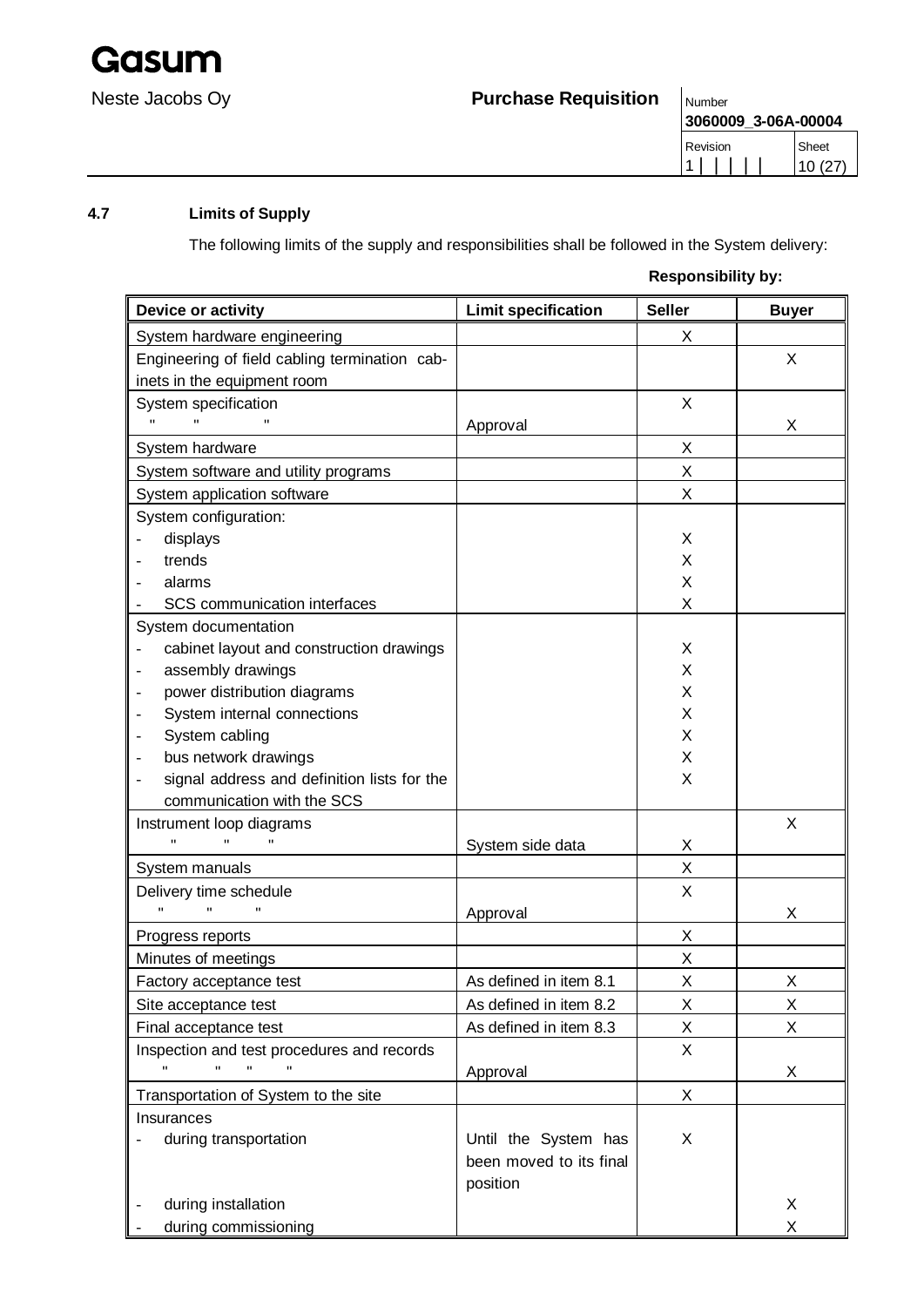

| 3060009 3-06A-00004 |        |  |  |  |  |
|---------------------|--------|--|--|--|--|
| Revision            | Sheet  |  |  |  |  |
|                     | 11(27) |  |  |  |  |

...continued

## **Responsibility by:**

| Device or activity                          | <b>Limit specifier</b> | <b>Seller</b> | <b>Buyer</b> |
|---------------------------------------------|------------------------|---------------|--------------|
| Installations                               |                        |               |              |
| storage before installation                 |                        |               | X            |
| facilities for the Seller's representatives |                        |               |              |
| during installations and commissioning      |                        |               | X            |
| moving of System cabinets to mounting       |                        |               |              |
| places                                      |                        |               | X            |
| cranes and tools for cabinets transfer      |                        |               | X            |
| preparation of installation places          |                        |               | X            |
| installation of System cabinets             |                        |               | $\mathsf{X}$ |
| laying of internal cables between sepa-     |                        |               |              |
| rate System parts inside the rack room      |                        |               | X            |
| laying of home run cables between field     |                        |               |              |
| and equipment room                          |                        |               | X            |
| connecting of all System internal cables    |                        | X             |              |
| connecting of field cables to cross-        |                        |               |              |
| connection (marshalling) cabinets           |                        |               | X            |
| laying and connecting of cables from        |                        |               |              |
| cross-connection cabinets to System         |                        |               |              |
| process interface terminals                 |                        |               | X            |
| laying of power supply and earth cables     |                        |               | $\mathsf{X}$ |
| connecting of power supply and earth        |                        |               |              |
| cables to System cabinets                   |                        |               | X            |
| laying and connecting of data transmis-     |                        |               |              |
| sion cables between the System and the      |                        |               |              |
| <b>SCS</b>                                  |                        |               | X            |
| System power-up and SAT                     |                        | X             |              |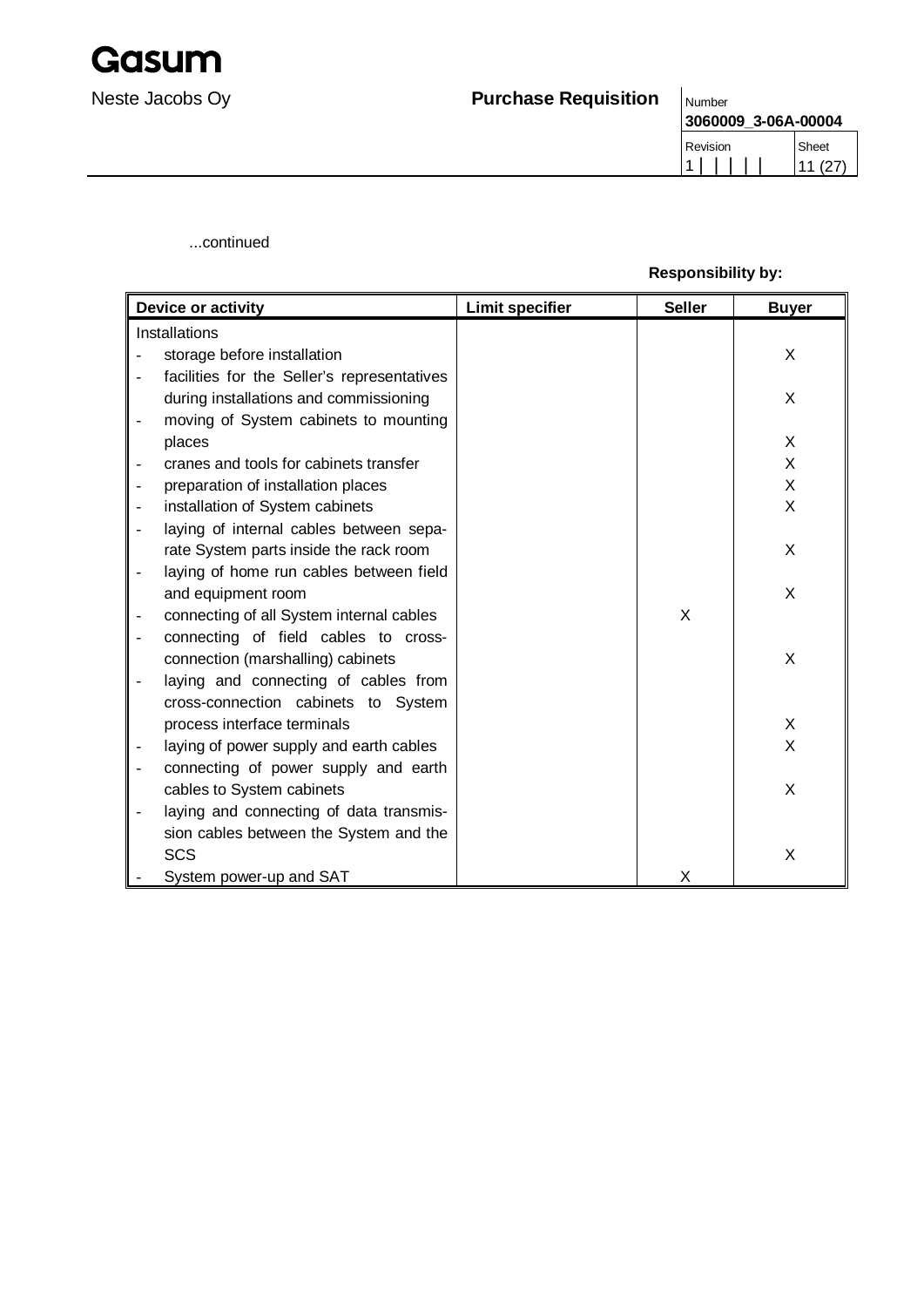## Neste Jacobs Oy **Purchase Requisition**  $\big|_{\text{Number}}$

| 3060009_3-06A-00004 |        |
|---------------------|--------|
| Revision            | Sheet  |
|                     | 12(27) |

## **5 ENGINEERING SPECIFICATION**

## **5.1 Introduction**

- 5.1.1 Deviation from this specification is prohibited without a written permission given by the Buyer.
- 5.1.2 In case of contradiction between this and other engineering specifications, applicable standards and codes, interpretation shall be made by the Buyer in co-operation with the parties involved, before adopting any of those as a basis of detail engineering.

## **5.2 System design requirements**

## **5.2.1 Standards**

The following standards and guidelines shall be followed in applicable parts: All designed features, controls and equipment shall meet the needed requirements of the necessary standards in applicable parts, listed below

- IEC 61508 Functional safety: safety-related systems
- EN ISO 13849-1 Safety of machinery, Safety-related parts of control systems, Part 1: General principles for design

All the proposed equipment shall be ATEX compliant where required. The field equipment are installed in Ex Zone 1 classified process area.

### **5.2.2 Configuration**

| 5.2.2.1 | The System shall be functionally independent from any other control system.<br>The System shall be independent by hardware, by software and by power<br>supply from other automation systems.    |
|---------|--------------------------------------------------------------------------------------------------------------------------------------------------------------------------------------------------|
| 5.2.2.2 | The instruments connected to the System (sensors, transmitters) shall not be<br>used for purposes not related to the System, i.e. parallel use in other systems<br>is not allowed.               |
| 5.2.2.3 | No failure of a single channel of programmable electronics hardware should<br>cause a dangerous mode of failure of the total configuration of the System.                                        |
| 5.2.2.4 | In the same way faults within the software associated with a single channel of<br>programmable electronics should not cause a dangerous mode of failure of the<br>total configuration of System. |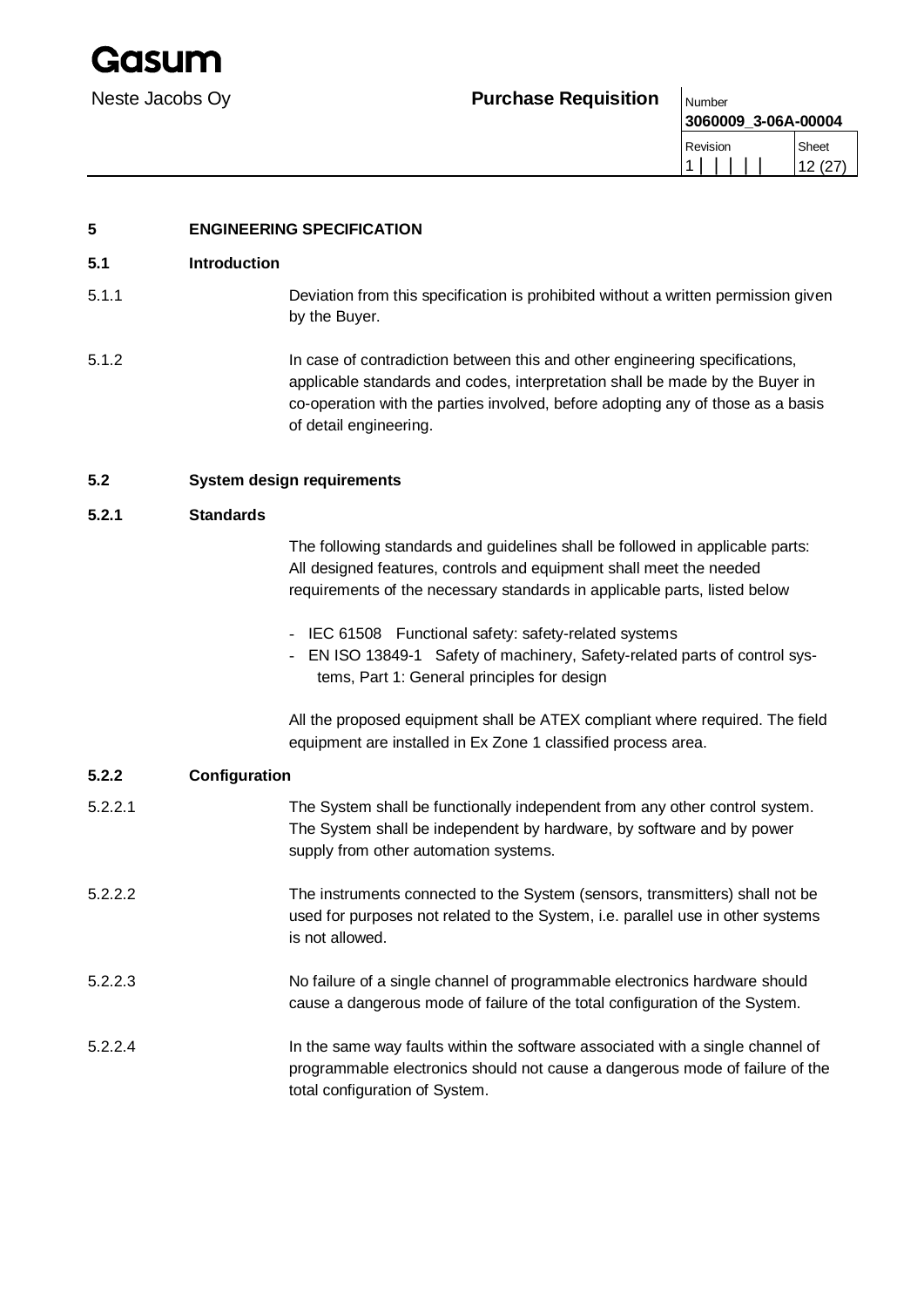## Neste Jacobs Oy **Purchase Requisition** Number

**3060009\_3-06A-00004** Re<sup>v</sup>

| Revision | heet    |
|----------|---------|
|          | 13 (27) |

| 5.2.3     | <b>Reliability</b>      |                                                                                                                                                                                                                                                                                                                                                                              |
|-----------|-------------------------|------------------------------------------------------------------------------------------------------------------------------------------------------------------------------------------------------------------------------------------------------------------------------------------------------------------------------------------------------------------------------|
| 5.2.3.1   | System safety integrity |                                                                                                                                                                                                                                                                                                                                                                              |
| 5.2.3.1.1 |                         | The system shall be designed such, that when a system failure arises, the<br>system will control the outputs, which are under the influence of the failure, to<br>the de-energized state (fail-safe principle).                                                                                                                                                              |
| 5.2.3.1.2 |                         | All components of the system, i.e. the central processing units, I/O-buses and<br>I/O-units, shall operate according to fail-safe principle by means of frequent<br>tests and/or inherently fail-safe components.                                                                                                                                                            |
| 5.2.3.1.3 |                         | The correct execution of the program shall be ensured by monitoring the time<br>which the CPU takes to run the program (watch-dog test).                                                                                                                                                                                                                                     |
| 5.2.3.1.4 |                         | The internal power supplies of the system shall be monitored such, that the<br>defined behavior in the event of an interruption in the supply of the power is<br>ensured.                                                                                                                                                                                                    |
| 5.2.3.2   | Availability            |                                                                                                                                                                                                                                                                                                                                                                              |
| 5.2.3.2.1 |                         | Availability of the System shall be high. The system shall be designed for<br>maximum (100% aprox.) up-time to support the process on the plant. However<br>the control CPU and I/O redundancy is not required.                                                                                                                                                              |
| 5.2.3.2.2 |                         | The System shall be supplied by the direct battery back-upped 24 VDC and/or<br>230 VAC (UPS) provided by the Buyer. The failure of a single supply shall not<br>cause interruption in the function of the system. The Seller shall provide<br>redundant power supply units to power up all functional units of the system, ie.<br>processing units, process interfaces, etc. |
| 5.2.3.2.3 |                         | Loss of power for more than the period protected by the battery back-up time<br>shall not require any reconfiguration of any part of the system.                                                                                                                                                                                                                             |
| 5.2.3.2.4 |                         | The Seller shall guarantee that communications and its support system shall<br>not lock-up due to excessive traffic on the SCS communication link.                                                                                                                                                                                                                           |
| 5.2.4     | <b>Overall quality</b>  |                                                                                                                                                                                                                                                                                                                                                                              |
|           |                         | The system shall be designed and manufactured by using an established<br>Quality Assurance system.                                                                                                                                                                                                                                                                           |
| 5.2.5     |                         | <b>Response and Cycle time</b>                                                                                                                                                                                                                                                                                                                                               |
|           |                         | The system shall react to process changes from input to output within 20 ms.                                                                                                                                                                                                                                                                                                 |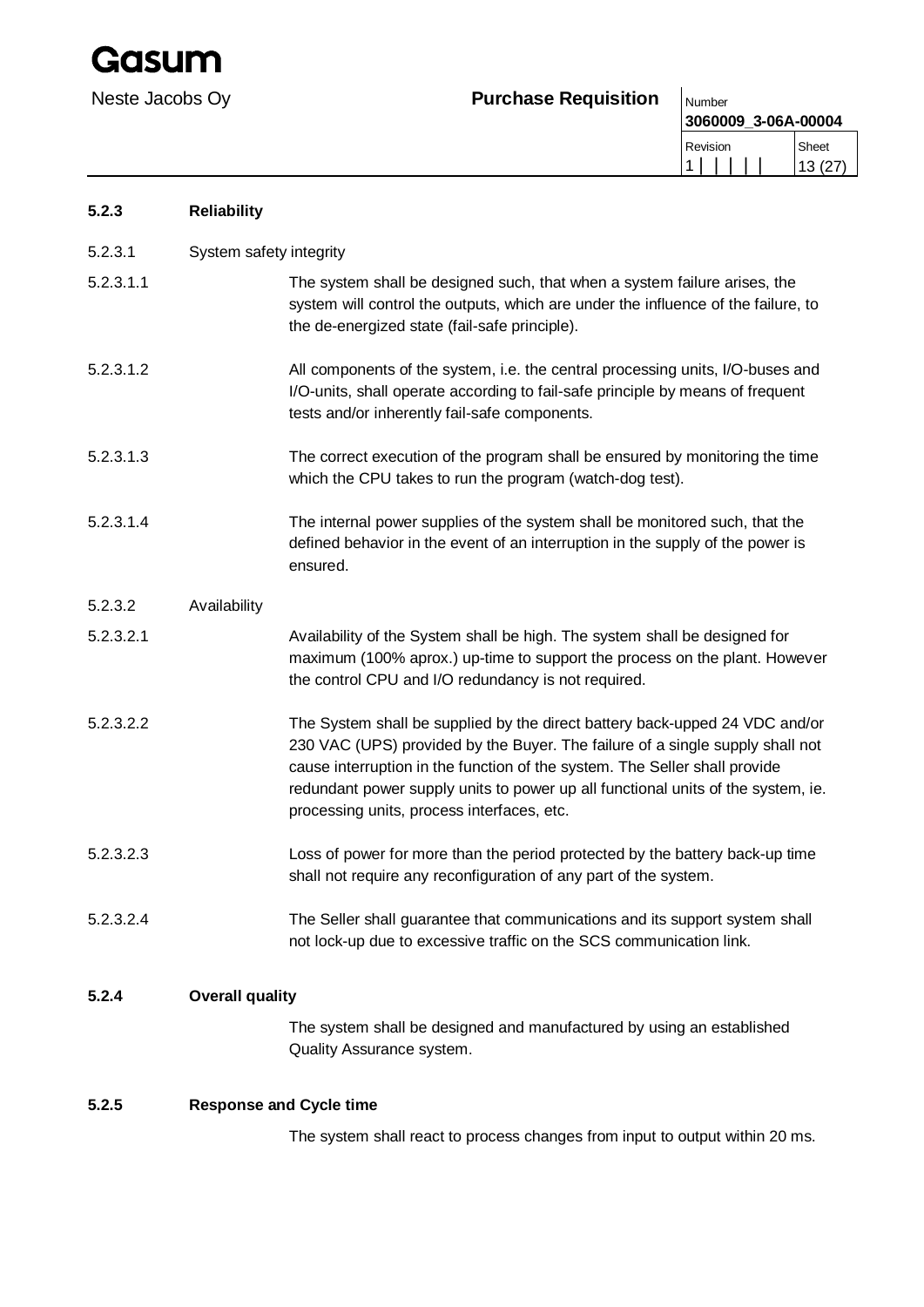iasun

## Neste Jacobs Oy **Purchase Requisition** Number

**3060009\_3-06A-00004** Revision 1 | | | | | Sheet 14 (27)

## **5.2.6 Time Stamp of Alarms**

5.2.6.1 All alarms shall be time stamped.

- 5.2.6.2 The time stamp of alarms shall be performed inside the System. The alarms with the time stamp shall be transmitted via the communication link to the SCS.
- 5.2.6.3 For the alarm handling purposes the real time clocks of the SCS and the System shall be synchronized. The master system is the SCS.

### **5.3 Hardware and software requirements**

## **5.3.1 General**

Control components shall preferably be of the plug-in type grouped together in racks containing plug-in connectors to receive the components. Cables and wiring connecting the I/O-interface equipment to the processors, power supplies, etc. shall be furnished and installed in the cabinets by the Seller. The Seller shall propose the equipment listings with the correct model number and quantity of all equipment required to provide a fully functional System to comply with this requisition.

## **5.3.2 System cabinets**

| 5.3.2.1 | Cabinets shall be delivered with internal wiring fully installed and tested. They |
|---------|-----------------------------------------------------------------------------------|
|         | shall be mounted in a heated and air-conditioned equipment room with              |
|         | temperature monitoring. The Seller shall deliver detailed installation data and   |
|         | cabinet dimensions and the requirements for environmental conditions              |
|         | considering at least 15 years of operation.                                       |

- 5.3.2.2 Cabinets shall be designed and assembled together so that they can easily be moved to their mounting places taking into account doors and other obstacles. Maximum height of cabinets is 2200 mm.
- 5.3.2.3 Cabinet doors shall be supplied with handles and firm document pockets inside. The opening direction of the doors shall be alterable.
- 5.3.2.4 Terminal blocks and cable trunking shall be installed on a mounting plate. Power supply and signal wiring shall have separate routes.
- 5.3.2.5 When required, the following make of spring loaded terminals shall be used for I/O-connections:
	- Phoenix
	- Weidmuller
	- Wago

The Seller shall choose terminals for signals and power supplies and get the Buyer's approval for them.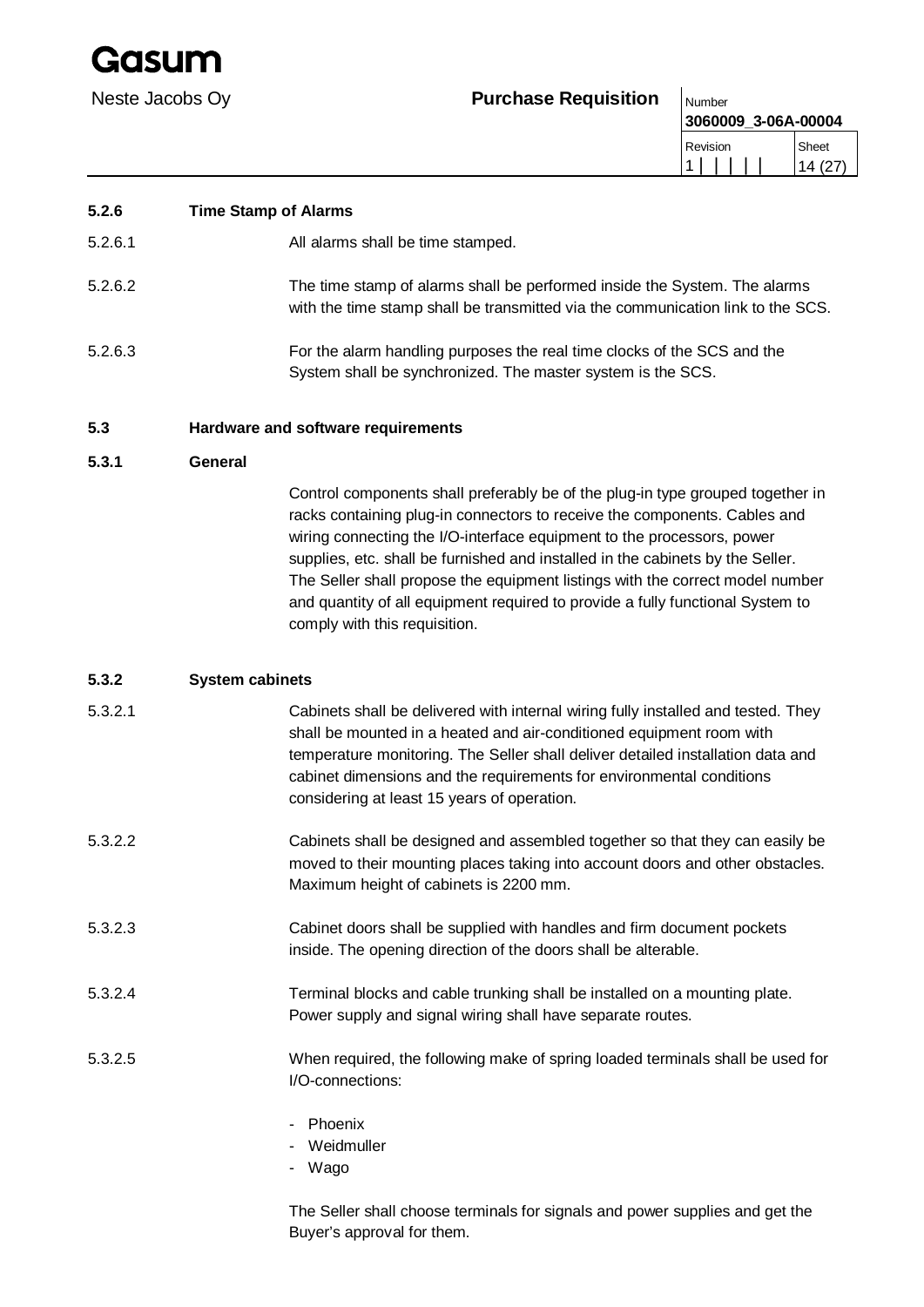## Neste Jacobs Oy **Purchase Requisition** Number

| 3060009_3-06A-00004 |                                  |
|---------------------|----------------------------------|
| Sheet<br>15 (27     | Revision<br>$\blacktriangleleft$ |
|                     |                                  |

| 5.3.2.6  |                                                                                                                                                                                                                                                                        | Cabinets shall be equipped with necessary ventilation fans and openings. The<br>fans shall have status contacts or lights for monitoring their operation or there<br>shall be at least three separate fans with capacity of two enough for cabinet<br>cooling. Malfunction of a fan shall not affect the others. Alarms of cabinet<br>temperatures shall be provided if temperature limits have been specified. |  |
|----------|------------------------------------------------------------------------------------------------------------------------------------------------------------------------------------------------------------------------------------------------------------------------|-----------------------------------------------------------------------------------------------------------------------------------------------------------------------------------------------------------------------------------------------------------------------------------------------------------------------------------------------------------------------------------------------------------------|--|
| 5.3.2.7  | There shall be separate clearly marked earth bars for the protective earth (PE)<br>and the signal earth (TE) in the cabinets. All conducting metallic parts shall be<br>connected to the protective earth bar (PE).                                                    |                                                                                                                                                                                                                                                                                                                                                                                                                 |  |
| 5.3.2.8  |                                                                                                                                                                                                                                                                        | Mounting of equipment on the cabinet doors is not allowed.                                                                                                                                                                                                                                                                                                                                                      |  |
| 5.3.2.9  | Cabling shall be introduced through the bottom of cabinets. All connections,<br>joints and branching of System cables shall be installed and marked to be<br>clearly visible and easily reachable.                                                                     |                                                                                                                                                                                                                                                                                                                                                                                                                 |  |
| 5.3.2.10 | Cabinets shall be marked with plastic labels visible on both sides of the cabinet<br>when applicable and visible with doors opened. The labels shall normally be<br>white with black letters. The Buyer shall define the identifiers to be indicated in<br>the labels. |                                                                                                                                                                                                                                                                                                                                                                                                                 |  |
| 5.3.2.11 | Cabinets shall be equipped with internal lightning and 230VAC socket for<br>maintenance purposes.                                                                                                                                                                      |                                                                                                                                                                                                                                                                                                                                                                                                                 |  |
| 5.3.2.12 | All cables and individual wires connected to the terminal block shall be tagged<br>at both ends. All equipment shall be labelled. Stranded wires shall be furnished<br>with ferrules (Weidmuller). The national standards shall be used in wiring work.                |                                                                                                                                                                                                                                                                                                                                                                                                                 |  |
| 5.3.2.13 | Brown:<br>Black:<br>Light Blue:<br>Yellow/Green:<br>Black:<br>Red:<br>White:                                                                                                                                                                                           | The following colors shall be used for wires in cabinets:<br>General<br>Phase (L) 230 VAC supply<br>Neutral (N) 230 VAC supply<br>Earth (PE)<br>Terminal Earth (TE)<br>+24 VDC supply<br>-24 VDC supply                                                                                                                                                                                                         |  |
| 5.3.3    | Power supplies (internal)                                                                                                                                                                                                                                              |                                                                                                                                                                                                                                                                                                                                                                                                                 |  |
| 5.3.3.1  |                                                                                                                                                                                                                                                                        | The Buyer will provide two independent battery back-upped 24 VDC and/or<br>230 VAC (UPS) supplies. The Seller shall provide connections for two<br>independent supplies for each of System cabinets delivered.                                                                                                                                                                                                  |  |
| 5.3.3.2  |                                                                                                                                                                                                                                                                        | The voltage of field instruments connected to the System are 24 VDC.                                                                                                                                                                                                                                                                                                                                            |  |
| 5.3.3.3  | All internal power supply units to power the system and the field I/O<br>subsystems shall be supplied by the Seller.                                                                                                                                                   |                                                                                                                                                                                                                                                                                                                                                                                                                 |  |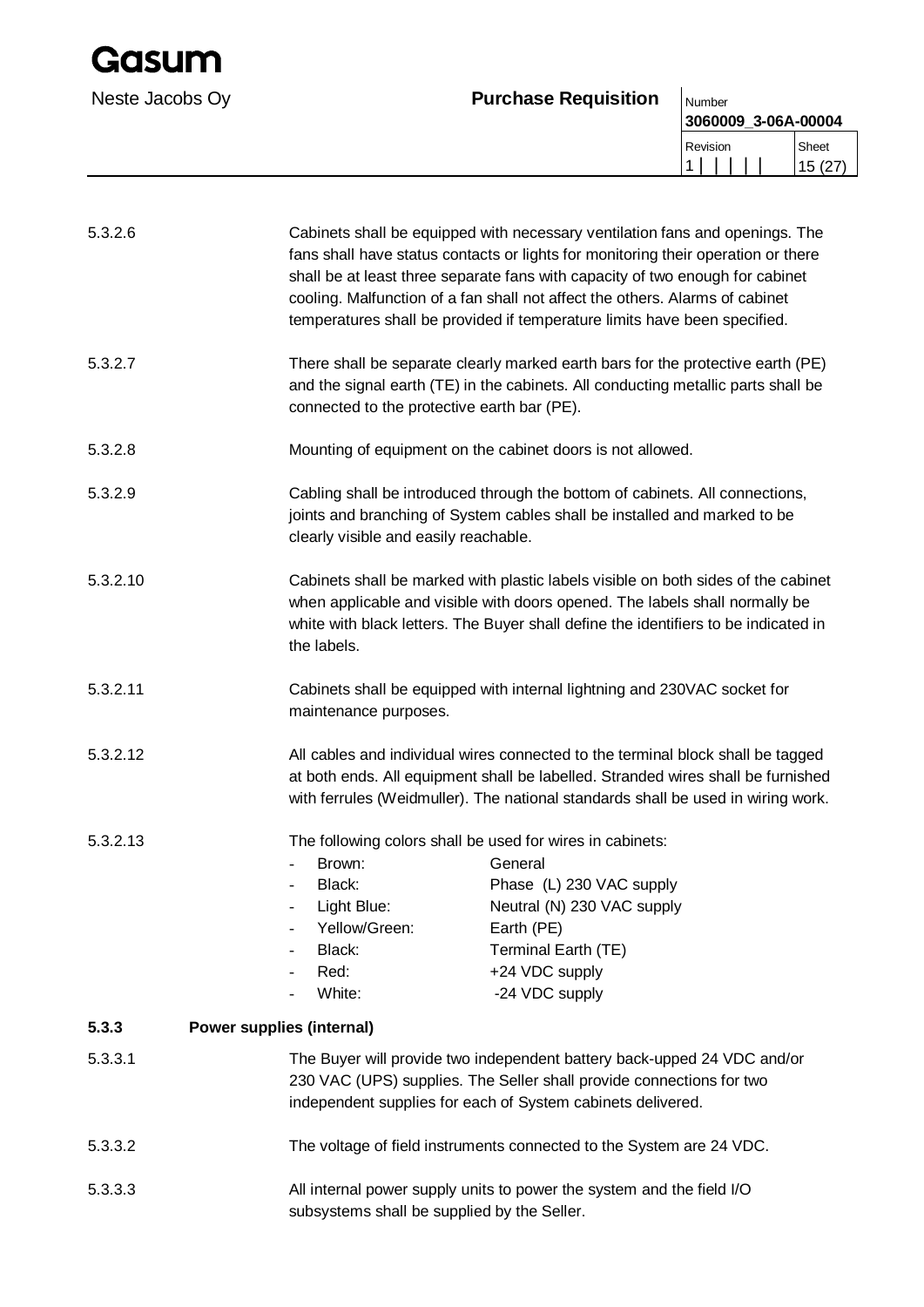iadun

## Neste Jacobs Ov **Purchase Requisition**  $\big|_{\text{Number}}$

| .<br>3060009_3-06A-00004 |        |
|--------------------------|--------|
| Revision                 | Sheet  |
|                          | 16(27) |

5.3.3.4 Each power supply unit shall be redundant.

- 5.3.3.5 Each power supply unit shall be oversized so that under normal loads, less than 70% of the capacity is in use. Separate circuit breakers shall be provided for each power supply unit.
- 5.3.3.6 The Seller shall provide the necessary power supply conditioning for transients and surges resulting from a noisy process environment and shall state limitations of his equipment.
- 5.3.3.7 The system shall be capable to monitor and report status of all supplies within the system.

## **5.3.4 Communication interface with the SCS**

- 5.3.4.1 Any real time operational data from the System shall be possible to be transferred to the SCS. Typically, this data consists of analogue measurement, binary status values and calculated variables. The data types typically used are float (32 bits), integer, binary and ASCII character. Information of validity shall be attached to all transferred data.
- 5.3.4.2 Data transferred from the SCS to the System typically consists of control and selection variables (eg. speed set points and operating mode commands) used for FG operational controls. The data types typically used are binary and integer. Acknowledging and resetting of the System alarms shall be possible via the SCS communication interface.
- 5.3.4.3 The SCS interface shall be implemented by default as an Ethernet connection utilizing Modbus TCP protocol.
- 5.3.4.4 The preferred communication media is optic fiber. The Seller shall provide the required media converters.

### **5.3.5 Diagnostics**

- 5.3.5.1 The System condition monitoring shall be implemented with on-line diagnostics allowing inquiry of a status of any variable in the System at any time.
- 5.3.5.2 The scope of supply shall include comprehensive diagnostics software and displays that assist trouble shooting on the System and indicate the load rates and the amounts of free memory of the essential parts of the System, like controllers and buses.
- 5.3.5.3 Extensive diagnostic capability up to module level is required. Each CPU shall incorporate automatic self-diagnostic routines and fault detection facilities, I/O status checks and watchdog timer to determine the health of each module within the System.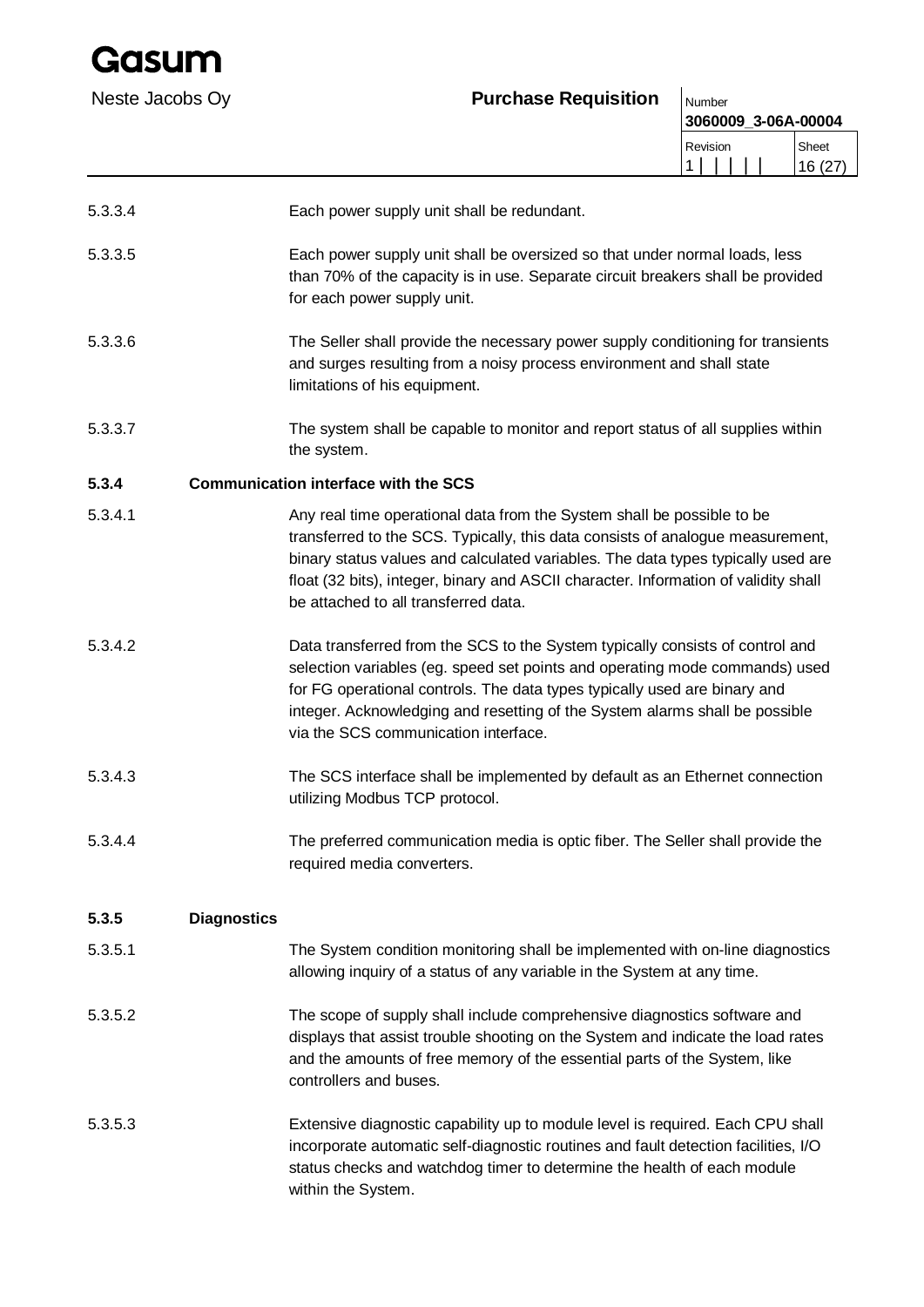| Gasum           |                                                                                                                                                                                                                                                                                                                                                                                                                                                                                                                                 |                               |  |  |                 |  |
|-----------------|---------------------------------------------------------------------------------------------------------------------------------------------------------------------------------------------------------------------------------------------------------------------------------------------------------------------------------------------------------------------------------------------------------------------------------------------------------------------------------------------------------------------------------|-------------------------------|--|--|-----------------|--|
| Neste Jacobs Oy | <b>Purchase Requisition</b>                                                                                                                                                                                                                                                                                                                                                                                                                                                                                                     | Number<br>3060009_3-06A-00004 |  |  |                 |  |
|                 |                                                                                                                                                                                                                                                                                                                                                                                                                                                                                                                                 | Revision<br>1 <sup>1</sup>    |  |  | Sheet<br>17(27) |  |
| 5.3.5.4         | Diagnostic routines shall automatically identify alarm, isolate and contain faults<br>without compromising system performance.                                                                                                                                                                                                                                                                                                                                                                                                  |                               |  |  |                 |  |
| 5.3.5.5         | Diagnostic routines shall run without interfering with application program scan<br>or execution time. The System auto-test shall be performed while the System is<br>in normal operation.                                                                                                                                                                                                                                                                                                                                       |                               |  |  |                 |  |
| 5.3.5.6         | All critical system diagnostic error or status information shall be communicated<br>to the SCS for alarming and history collection. These diagnostic errors include<br>but are not limited to:<br>CPU failures;<br>Loss of external data communications;<br>Loss of an I/O channel identified to the module;<br>$\overline{\phantom{a}}$<br>Field or chassis power supply failures;<br>$\blacksquare$<br>Cabinet over temperature alarms;<br>Failure of fuses;<br>Field device open circuit or short circuit.<br>$\blacksquare$ |                               |  |  |                 |  |
| 5.3.5.7         | The System shall have an automatic failure register, which can store<br>information about system failures.                                                                                                                                                                                                                                                                                                                                                                                                                      |                               |  |  |                 |  |
| 5.3.5.8         | Detection of a discrepancy or failure of any component shall cause an alarm to<br>be displayed at the System HMI/Engineering Workstation indicating the type of<br>fault that has occurred. Summarized alarm signals shall be transferred by<br>communication link to the SCS.                                                                                                                                                                                                                                                  |                               |  |  |                 |  |
| 5.3.5.9         | The indications shall be sufficient to locate the fault and define the cause.                                                                                                                                                                                                                                                                                                                                                                                                                                                   |                               |  |  |                 |  |
| 5.3.5.10        | Clearly written instructions on using each diagnostic tool shall be delivered.<br>Hardware requirements for running each diagnostic tool shall be defined in<br>these operating manuals.                                                                                                                                                                                                                                                                                                                                        |                               |  |  |                 |  |
| 5.3.6           | <b>System HMI/engineering workstation</b>                                                                                                                                                                                                                                                                                                                                                                                                                                                                                       |                               |  |  |                 |  |
| 5.3.6.1         | The HMI/engineering workstation shall consist of a HMI and an engineering<br>interface for off line/on line system monitoring, configuration, tuning, evaluation<br>and documentation. It shall comprise all needed software, disks, displays,<br>printer, sufficient HW for testing and simulation of design configurations and<br>communication interfaces with the SCS.                                                                                                                                                      |                               |  |  |                 |  |
| 5.3.6.2         | The engineering workstation functions shall include rapid system data base and<br>configuration reloading complete with back-up media. In case of workstation<br>malfunction it shall be possible to connect a backup workstation (laptop)<br>directly to the System in order to maintain monitoring of the System status.                                                                                                                                                                                                      |                               |  |  |                 |  |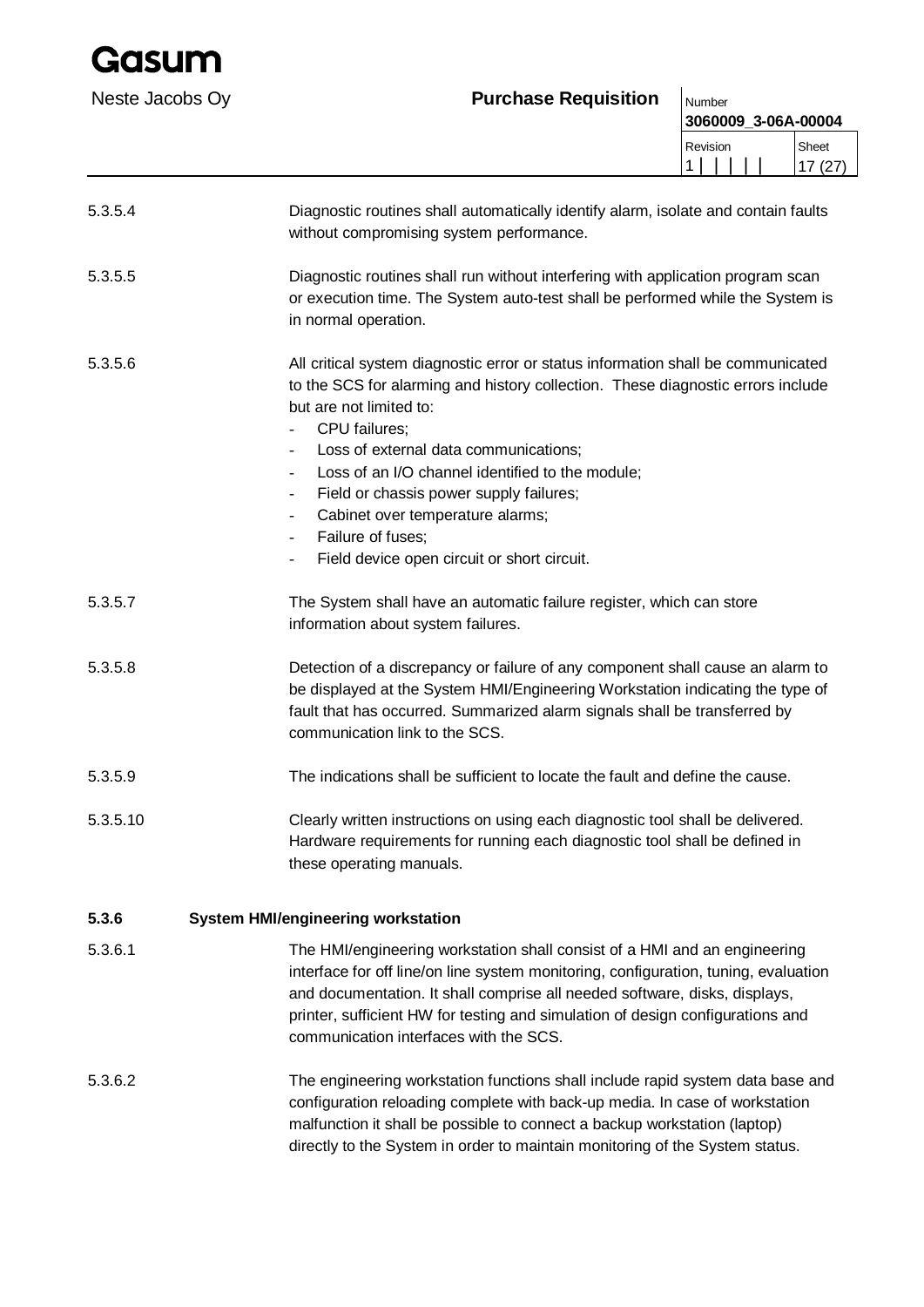

| 3060009 3-06A-00004 |         |
|---------------------|---------|
| Revision            | Sheet   |
|                     | 18 (27) |

## **6 IMPLEMENTATION PLAN**

The project execution will consist of the following phases:

#### **6.1 Project development**

Project development shall be defined as the period prior to purchase order placement and shall consist of the following steps:

- the Seller shall propose the System as described in this requisition and offer alternatives where applicable.
- the Seller shall deliver preliminary details of the System components, their characteristics, performance and dimensional data, to allow first phase engineering work to be carried out by others.
- the Buyer shall review the Seller's proposal for compliance, technical content, analysis of alternatives, price, delivery and terms.
- the purchase order will be placed with the successful bidder.

### **6.2 Purchase order**

The purchase order phase shall be defined as the period from the Seller's receipt and acceptance of the purchase order for the system. During this phase, there shall be a two way exchange of information between the Buyer and the Seller, to allow timely completion of manufacturing and a timely completion of second phase engineering work by others to support and house the System. First task of the System manufacturer will be the preparation of the system specification (SS), to fully define the functional and technical aspects of the system.

### **6.3 Project implementation**

The Seller's scope of work include the design, procurement/manufacture, programming, testing, packaging, transport, supervision of installation, commissioning, warranty, supply of standard firmware and documentation in accordance with the requirements of the purchase order.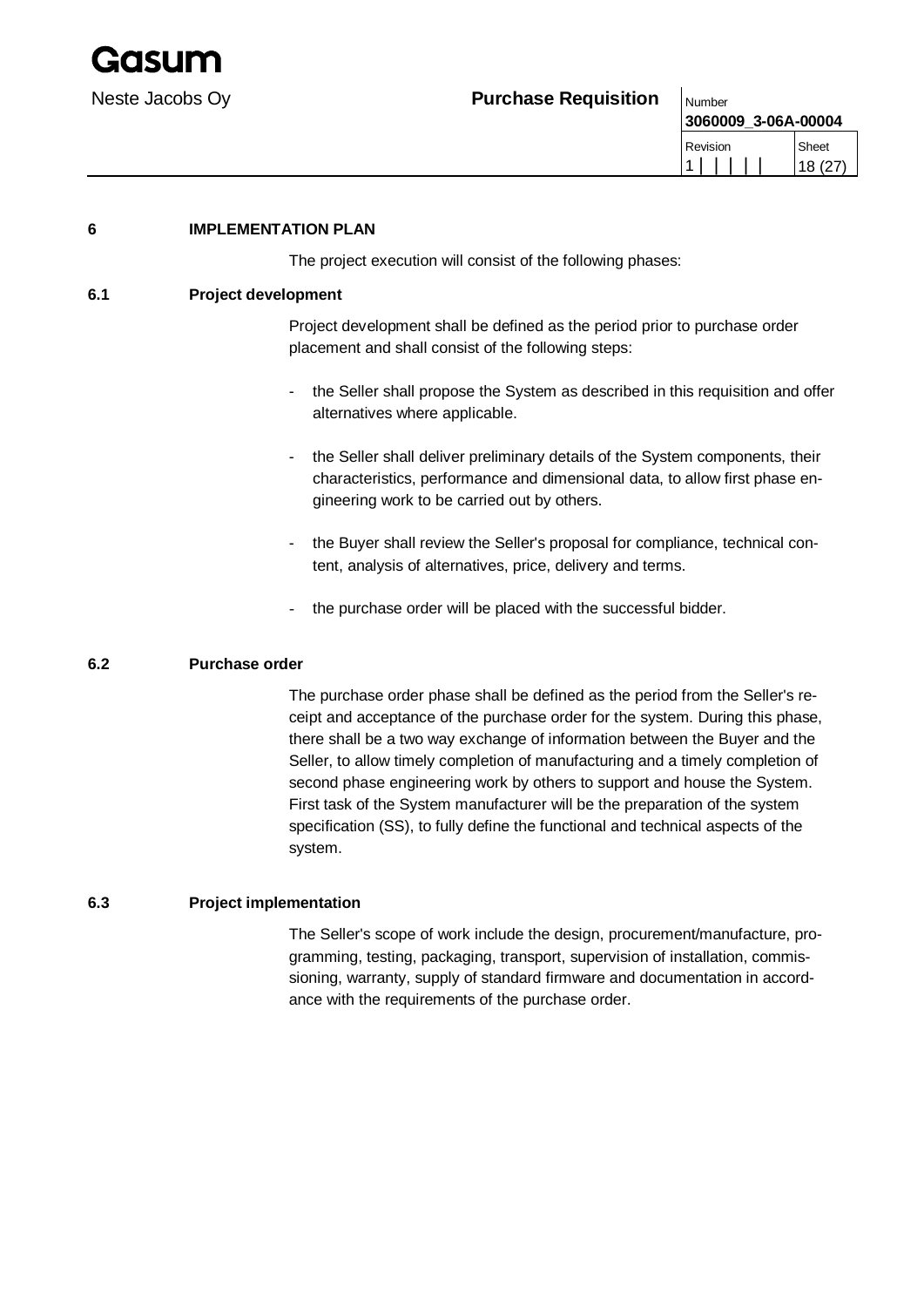

| <u>IVULLIUCI</u>    |        |
|---------------------|--------|
| 3060009 3-06A-00004 |        |
| Revision            | Sheet  |
|                     | 19(27) |

## **6.4 Delivery schedule**

6.4.1 The estimated preliminary milestones (final milestones to be specified in the kick-off meeting later on) for the System delivery of the project are as follows:

| Kouvola (GB-5200)                                                                                      |            |
|--------------------------------------------------------------------------------------------------------|------------|
| <b>Action</b>                                                                                          | Week/Year  |
| Purchase order placement                                                                               | 22/2017    |
| Kick off meeting                                                                                       | 23/2017    |
| Delivery of the Buyer's basic technical data required for de-<br>velopment of the System specification | 25/2017    |
| Freezing of the Buyer's technical and functional definition data                                       | 37/2017    |
| System specification ready                                                                             | 42/2017    |
| Factory acceptance test (FAT)                                                                          | 19/2018    |
| Transportation and installation                                                                        | 20-21/2018 |
| System power up and Site acceptance test (SAT)                                                         | 22/2018    |
| Compressor station shutdown period                                                                     | 18-31/2018 |
| Commissioning period                                                                                   | 32-39/2018 |
| Final acceptance and hand over                                                                         | 48/2018    |

| 6.4.2 | The Seller shall provide the Buyer with a detail implementation schedule at the<br>beginning of the project reflecting the milestone dates. This shall be based on a<br>PERT, a Critical Path Analysis network diagram or other approved equal, with<br>projections forward from an earliest start date and backwards from latest c- |
|-------|--------------------------------------------------------------------------------------------------------------------------------------------------------------------------------------------------------------------------------------------------------------------------------------------------------------------------------------|
|       | ompletion date, to establish available slack on each activity and the critical path<br>through the activity network. An overall network diagram shall have as its activi-<br>ty completion events, the major milestones in the project.                                                                                              |
| 6.4.3 | Each activity shall then be broken down to its own detailed network.                                                                                                                                                                                                                                                                 |
| 6.4.4 | Critical inputs to such a network must include delivery lead times on hardware,<br>manpower availability restrictions on parallel activities, receipt of design data<br>from the Buyer as well as progressive Buyer approval.                                                                                                        |
| 6.4.5 | The schedule shall be approved by the Buyer Project Manager prior to com-<br>mencement of actual work.                                                                                                                                                                                                                               |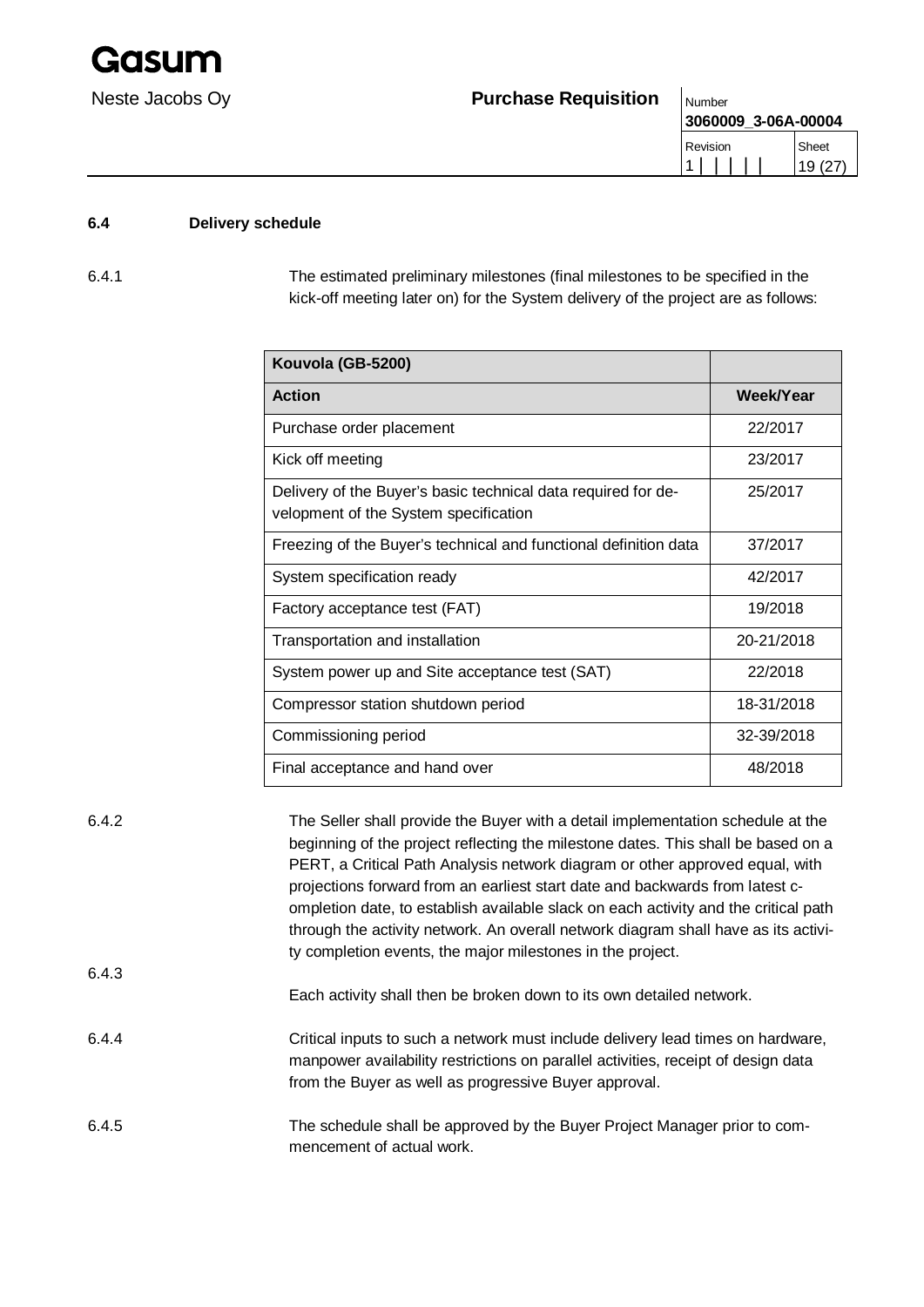**3060009\_3-06A-00004** Revision 1 | | | | | Sheet 20 (27)

## **7 PROJECT MANAGEMENT**

### **7.1 Personnel**

The Buyer and the Seller shall each appoint a Project Manager for the duration of the project. All communications regarding this project shall be done between these two Project Managers or their designated representatives.

## **7.2 Progress administration**

Following steps shall be taken by the Seller to keep the Buyer informed of the progress of the project.

## **7.3 Reports**

The Seller shall submit a monthly progress report throughout the engineering, manufacturing and testing period. This report should contain at least the following:

- 1) Current updated project schedule indicating the upcoming major milestones.
- 2) If slippages occur, an explanation of each slippage and the effect of each slippage on the overall schedule.
- 3) Personnel changes and current assignments.
- 4) Problem areas; with notes how these are being resolved and who is working on the problem(s).
- 5) Major decisions which will affect the project.
- 6) Major tasks performed in the previous month.
- 7) Status of the sub-Seller's supplies and services.

### **7.4 Meetings**

Co-ordination and design review meetings shall be held as required by the Buyer to discuss any problem areas identified in the most recent monthly progress report. Approaches to resolutions of the problems shall be reviewed and approved or disapproved by the Buyer or his designated representatives. Agenda for each such meeting shall be prepared in advance by the Buyer.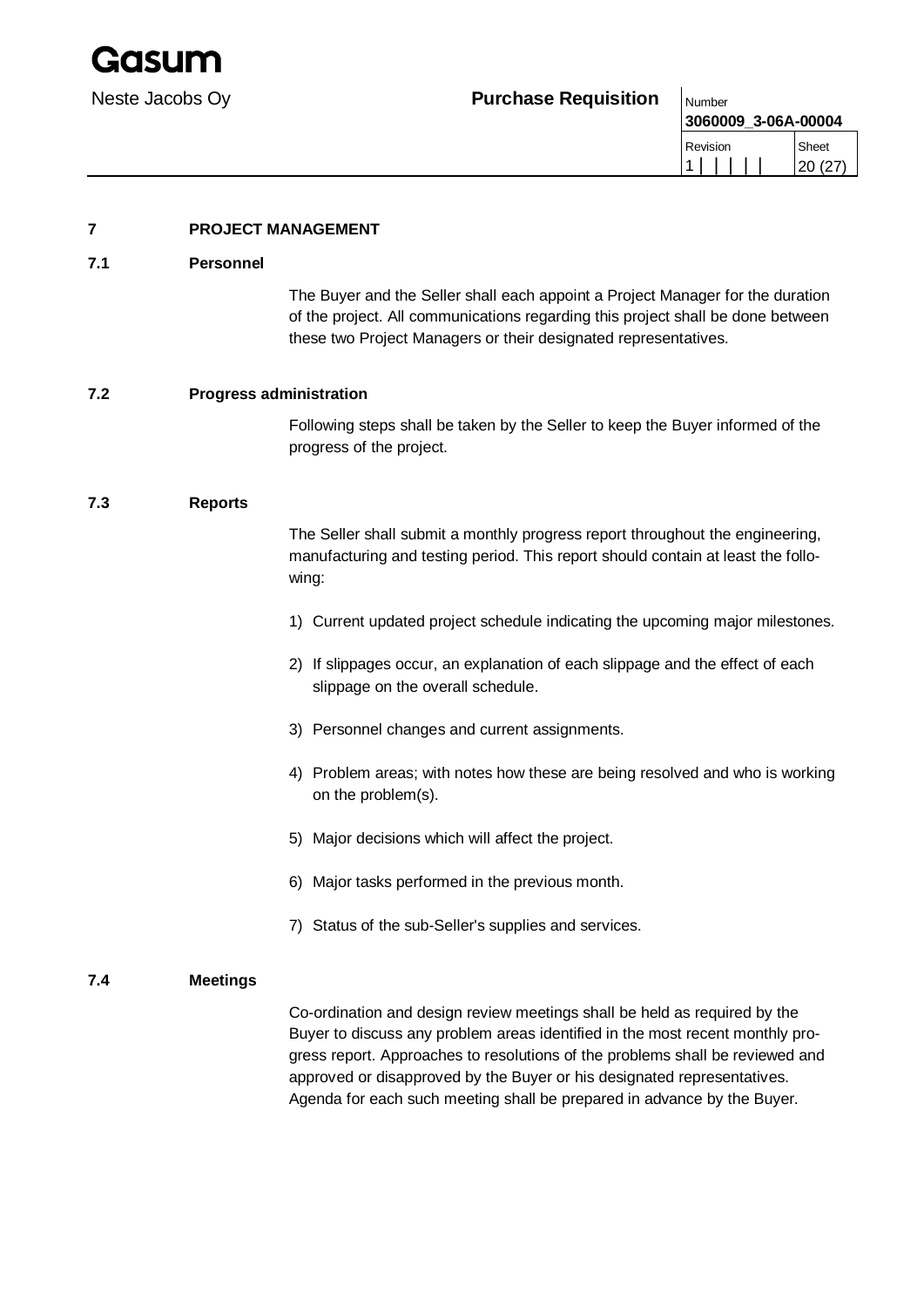

**3060009\_3-06A-00004** Revision 1 | | | | | Sheet 21 (27)

| 8       | <b>INSPECTION AND TESTING</b>                                                                                                                                                                                                                                                         |  |  |
|---------|---------------------------------------------------------------------------------------------------------------------------------------------------------------------------------------------------------------------------------------------------------------------------------------|--|--|
|         | The System shall be tested in the following three phases:                                                                                                                                                                                                                             |  |  |
|         | Factory Acceptance Test (FAT)<br>1)                                                                                                                                                                                                                                                   |  |  |
|         | 2)<br>Site Acceptance Test (SAT)                                                                                                                                                                                                                                                      |  |  |
|         | 3)<br><b>Final Acceptance Test</b>                                                                                                                                                                                                                                                    |  |  |
| 8.1     | <b>Factory acceptance test (FAT)</b>                                                                                                                                                                                                                                                  |  |  |
| 8.1.1   | <b>General</b>                                                                                                                                                                                                                                                                        |  |  |
| 8.1.1.1 | Before the FAT, the Seller shall ensure that an integration test on the System<br>hardware and basic software has been performed and all the configuration<br>work and wiring are completed and tested by the Seller's engineers according<br>to the Seller's quality control system. |  |  |
| 8.1.1.2 | The FAT shall be divided for the following parts:<br>visual inspection<br>٠                                                                                                                                                                                                           |  |  |
|         | system test<br>٠                                                                                                                                                                                                                                                                      |  |  |
| 8.1.1.3 | The FAT shall be executed at the Seller's factory.                                                                                                                                                                                                                                    |  |  |
| 8.1.1.4 | The responsibilities of making the needed test procedures for each part are<br>defined on the following paragraphs.                                                                                                                                                                   |  |  |
| 8.1.1.5 | The definition and requirements for the test result documentation shall be in-<br>cluded in the test procedures.                                                                                                                                                                      |  |  |
| 8.1.2   | <b>Visual inspection</b>                                                                                                                                                                                                                                                              |  |  |
| 8.1.2.1 | The Buyer will carry out an inspection test including at least the following:<br>hardware check based on the Seller's drawings, System specification and<br>$\bullet$<br>the procurement documentation                                                                                |  |  |
|         | visual check of the manufacturing quality                                                                                                                                                                                                                                             |  |  |
| 8.1.2.2 | The Buyer has responsibility of making the test procedure for this part.                                                                                                                                                                                                              |  |  |
| 8.1.3   | <b>System acceptance test</b>                                                                                                                                                                                                                                                         |  |  |
| 8.1.3.1 | After the visual inspection has been carried out, the System testing shall be<br>continued with the System acceptance test, which includes the testing and ac-<br>ceptance of both hardware and software.                                                                             |  |  |
| 8.1.3.2 | Buyer representatives will witness the entire system acceptance test.                                                                                                                                                                                                                 |  |  |
| 8.1.3.3 | The Seller shall first demonstrate the general functionality of the System soft-<br>ware with standard testing and diagnostic tools.                                                                                                                                                  |  |  |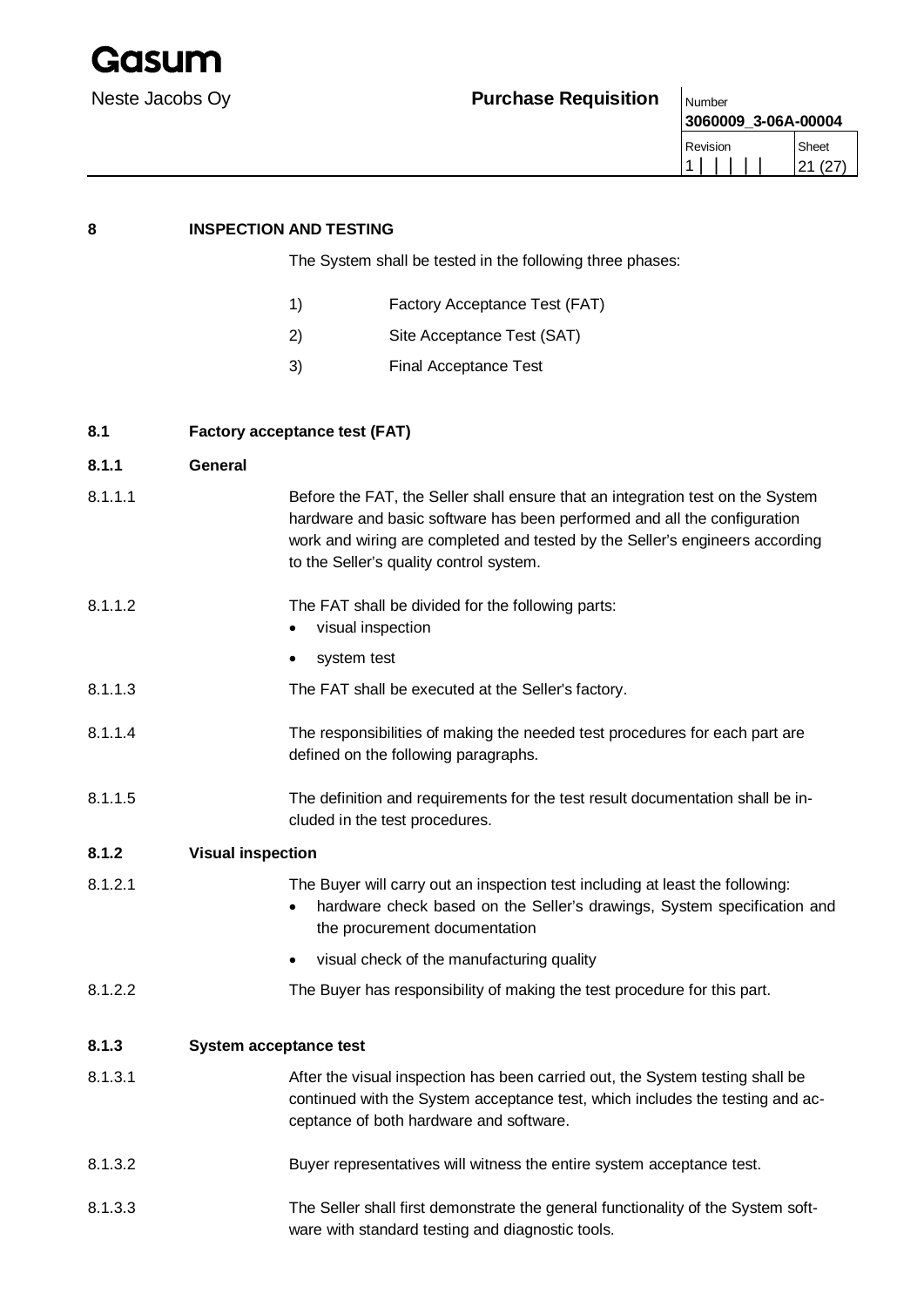| Gasum           |                             |                               |                 |
|-----------------|-----------------------------|-------------------------------|-----------------|
| Neste Jacobs Oy | <b>Purchase Requisition</b> | Number<br>3060009_3-06A-00004 |                 |
|                 |                             | Revision                      | Sheet<br>22(27) |

| 8.1.3.4 | The total functionality of the System shall be tested including application pro-<br>grams, process interface signals, redundancy, system diagnostics, system<br>alarms, operator interface, engineering tools etc.                                                                                                                                                                                                                                                 |
|---------|--------------------------------------------------------------------------------------------------------------------------------------------------------------------------------------------------------------------------------------------------------------------------------------------------------------------------------------------------------------------------------------------------------------------------------------------------------------------|
| 8.1.3.5 | The Seller shall demonstrate the functionality of the System data bus network.<br>All different type of data transmission signals between the System equipment<br>shall be demonstrated.                                                                                                                                                                                                                                                                           |
| 8.1.3.6 | A part of the System test is also the data transmission test between the System<br>and the external Systems. These tests shall be carried out by using the exter-<br>nal demo or real systems. All data transmissions between the System and ex-<br>ternal systems shall be demonstrated.                                                                                                                                                                          |
| 8.1.3.7 | The Seller has responsibility of making the test procedures for this part and<br>shall submit procedures for Buyer approval prior to the test.                                                                                                                                                                                                                                                                                                                     |
| 8.1.3.8 | The Seller is responsible for providin all the required simulating, measuring,<br>monitoring, etc. equipment required in execution of tests.                                                                                                                                                                                                                                                                                                                       |
| 8.2     | Site acceptance test (SAT)                                                                                                                                                                                                                                                                                                                                                                                                                                         |
| 8.2.1   | When the FAT has been successfully finished the Seller shall transport the<br>System to the site for installation.                                                                                                                                                                                                                                                                                                                                                 |
| 8.2.2   | The completion of the installation shall be verified in two phases before con-<br>necting the field instruments to the process interface:                                                                                                                                                                                                                                                                                                                          |
| 8.2.2.1 | Phase 1: inspection of the installation:<br>The whole System shall be ready in its final location with the internal cables<br>and wires connected. The power supply and earth cables shall be connected<br>but the power shall not be switched on yet. The field instruments shall not yet<br>be connected to the System.<br>The Seller shall check that the System installation, cabling and wiring are ac-<br>cording to the Buyer and the Seller documentation. |
| 8.2.2.2 | Phase 2: installation acceptance test:<br>The power supply shall be switched on under supervision of the Buyer and the<br>Seller representatives and the Seller shall carry out the installation acceptance<br>test ensuring that the System performs completely as at the end of the preced-<br>ing acceptance tests.                                                                                                                                             |
| 8.2.3   | The Seller has responsibility of making the test procedure for this part and shall<br>submit procedures for Buyer approval prior to the test.                                                                                                                                                                                                                                                                                                                      |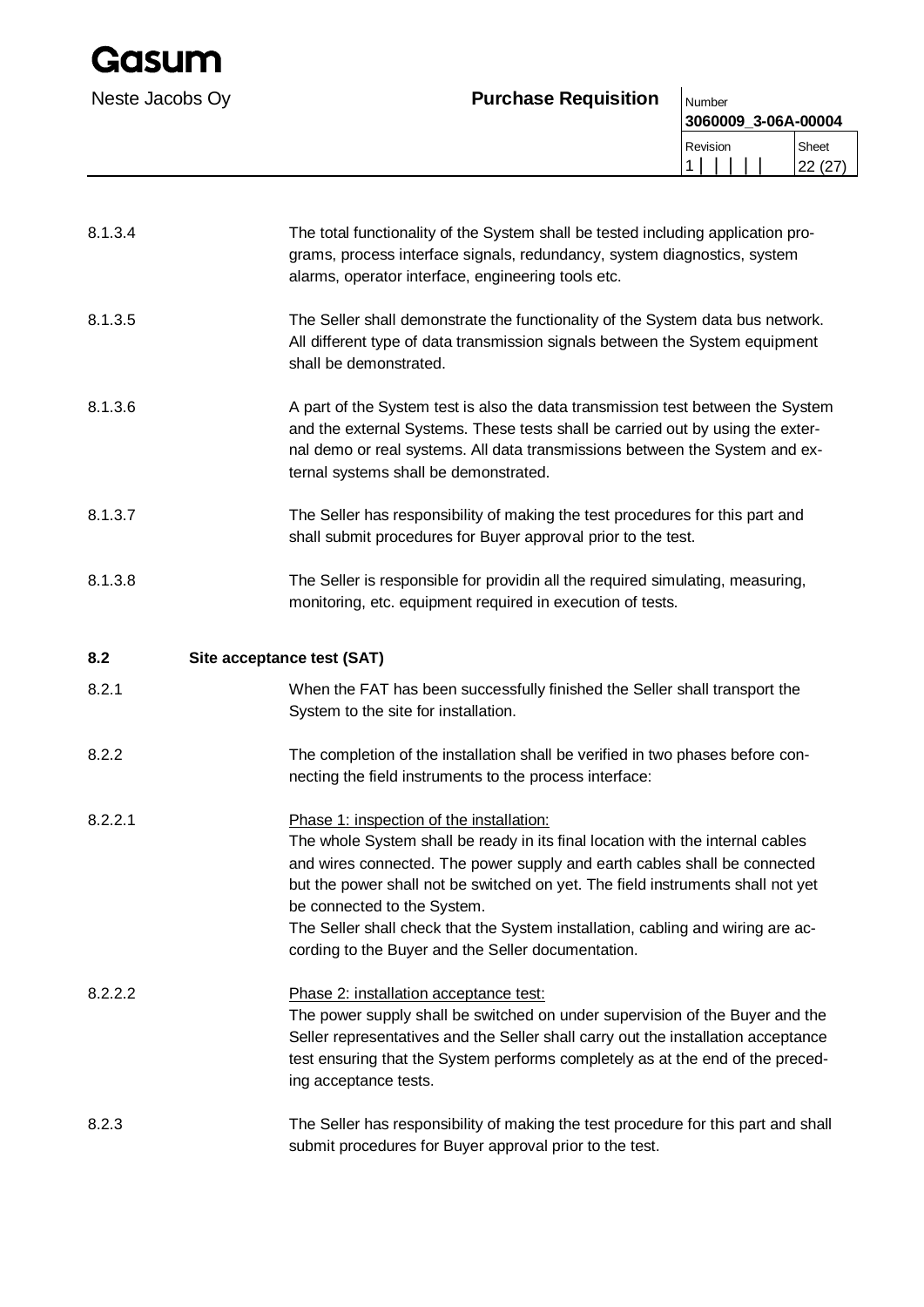

| .                   |        |
|---------------------|--------|
| 3060009 3-06A-00004 |        |
| Revision            | Sheet  |
|                     | 23(27) |

### **8.3 Final acceptance test**

The final acceptance test is part of the final System acceptance and hand-over procedure. The final acceptance test shall be performed after the successful commissioning of the System and procedure shall be specified in the procurement contract.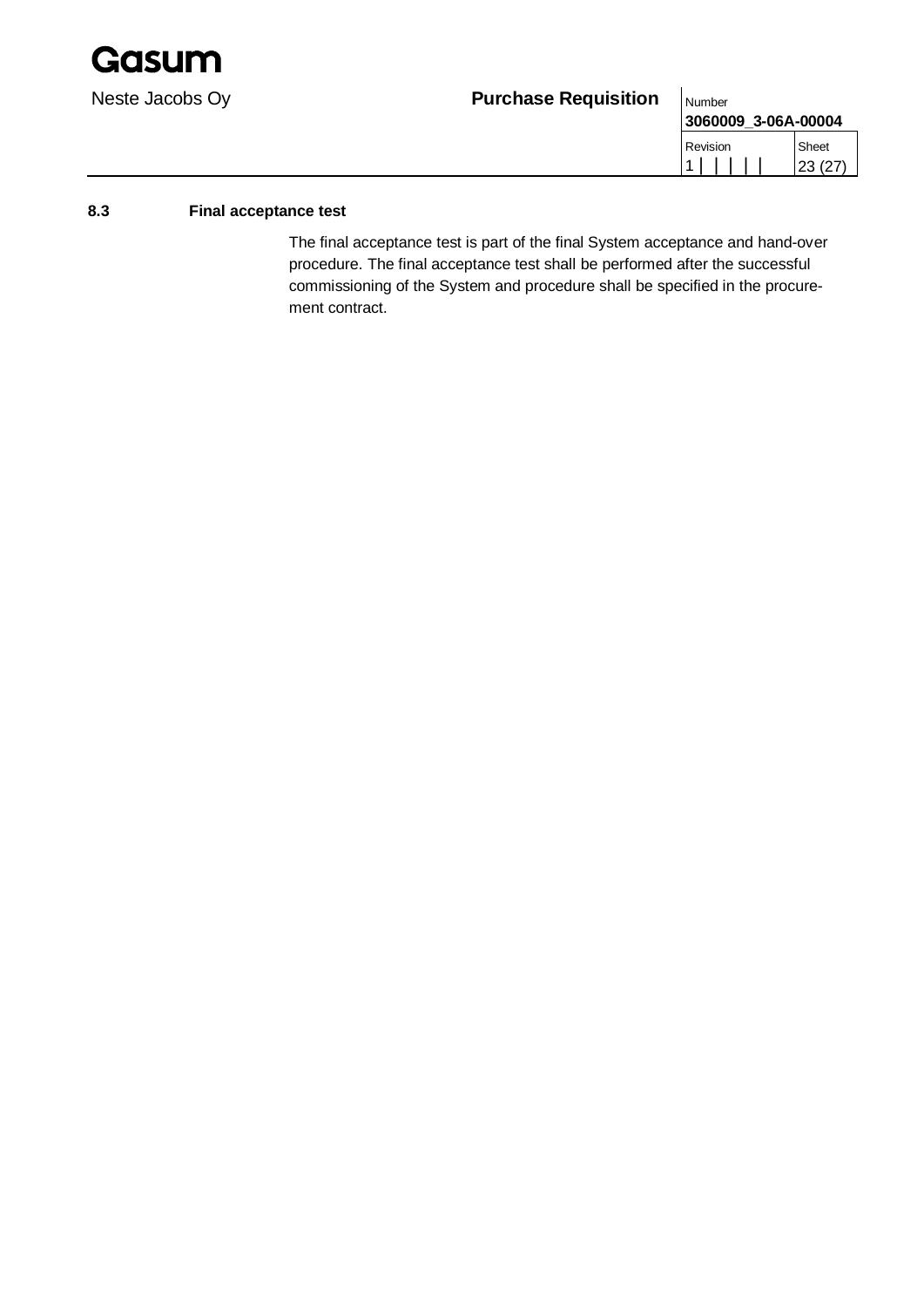

**3060009\_3-06A-00004** Revision 1 | | | | | Sheet 24 (27)

| 9     | <b>ENGINEERING DATA, DOCUMENTATION AND DRAWING REQUIREMENTS</b> |                                                                                                                                                                                                                                                                                                                                    |  |  |
|-------|-----------------------------------------------------------------|------------------------------------------------------------------------------------------------------------------------------------------------------------------------------------------------------------------------------------------------------------------------------------------------------------------------------------|--|--|
|       |                                                                 | The Seller's responsibilities on preparing the specifications, engineering docu-<br>ments and drawings shall be confirmed in negotiations, but at least the follow-<br>ing shall apply.                                                                                                                                            |  |  |
| 9.1   |                                                                 | <b>Document Management System (DMS)</b>                                                                                                                                                                                                                                                                                            |  |  |
|       |                                                                 | The DMS of the project Engineering Contractor will be used for delivery of the<br>Seller documentation in electrical format throughout the project lifecycle. The<br>required sign-up information and guidelines will be provided to the Seller after<br>the kick-off meeting.                                                     |  |  |
| 9.2   | <b>System specification</b>                                     |                                                                                                                                                                                                                                                                                                                                    |  |  |
| 9.1.1 |                                                                 | The Seller's scope of supply includes preparation of a System Specification.                                                                                                                                                                                                                                                       |  |  |
| 9.1.2 |                                                                 | The System Specification shall be based on the requirements of this specifica-<br>tion and other procurement documents. All aspects of the Seller's detail engi-<br>neering shall be covered, complete with a detailed list and specifications of all<br>software, hardware, wiring, components etc. to be supplied by the Seller. |  |  |
| 9.1.3 |                                                                 | Buyer's tag numbering for the equipment, instruments, cabinets, etc. shall be<br>used in Seller's application programs and documents.                                                                                                                                                                                              |  |  |
| 9.1.4 |                                                                 | The System Specification shall be subject to the Buyer's approval.                                                                                                                                                                                                                                                                 |  |  |
| 9.1.5 |                                                                 | Before compiling the System Specification, the Seller shall submit a table of<br>contents with a brief outline of each chapter to the Buyer for discussion and<br>approval.                                                                                                                                                        |  |  |
| 9.1.6 |                                                                 | Typical contents of the System Specification are following:                                                                                                                                                                                                                                                                        |  |  |
|       |                                                                 | project specific hardware, cabling, power supply and layout drawings                                                                                                                                                                                                                                                               |  |  |
|       |                                                                 | general specifications of the System hardware for the project                                                                                                                                                                                                                                                                      |  |  |
|       |                                                                 | functional specifications of the process interface                                                                                                                                                                                                                                                                                 |  |  |
|       |                                                                 | functional specifications of the application software                                                                                                                                                                                                                                                                              |  |  |
|       |                                                                 | functional specifications of the user interface                                                                                                                                                                                                                                                                                    |  |  |
|       |                                                                 | specifications of the interfaces to external systems                                                                                                                                                                                                                                                                               |  |  |
| 9.3   | Loop diagrams and connection drawings                           |                                                                                                                                                                                                                                                                                                                                    |  |  |
| 9.2.1 |                                                                 | The Seller shall deliver the System cabling, connection and wiring data. The<br>Buyer shall then introduce this data to his cabling and wiring database.                                                                                                                                                                           |  |  |
| 9.2.2 |                                                                 | The Buyer and the Seller shall mutually agree of the procedure of producing<br>the required data (formats, contents, time schedule etc.).                                                                                                                                                                                          |  |  |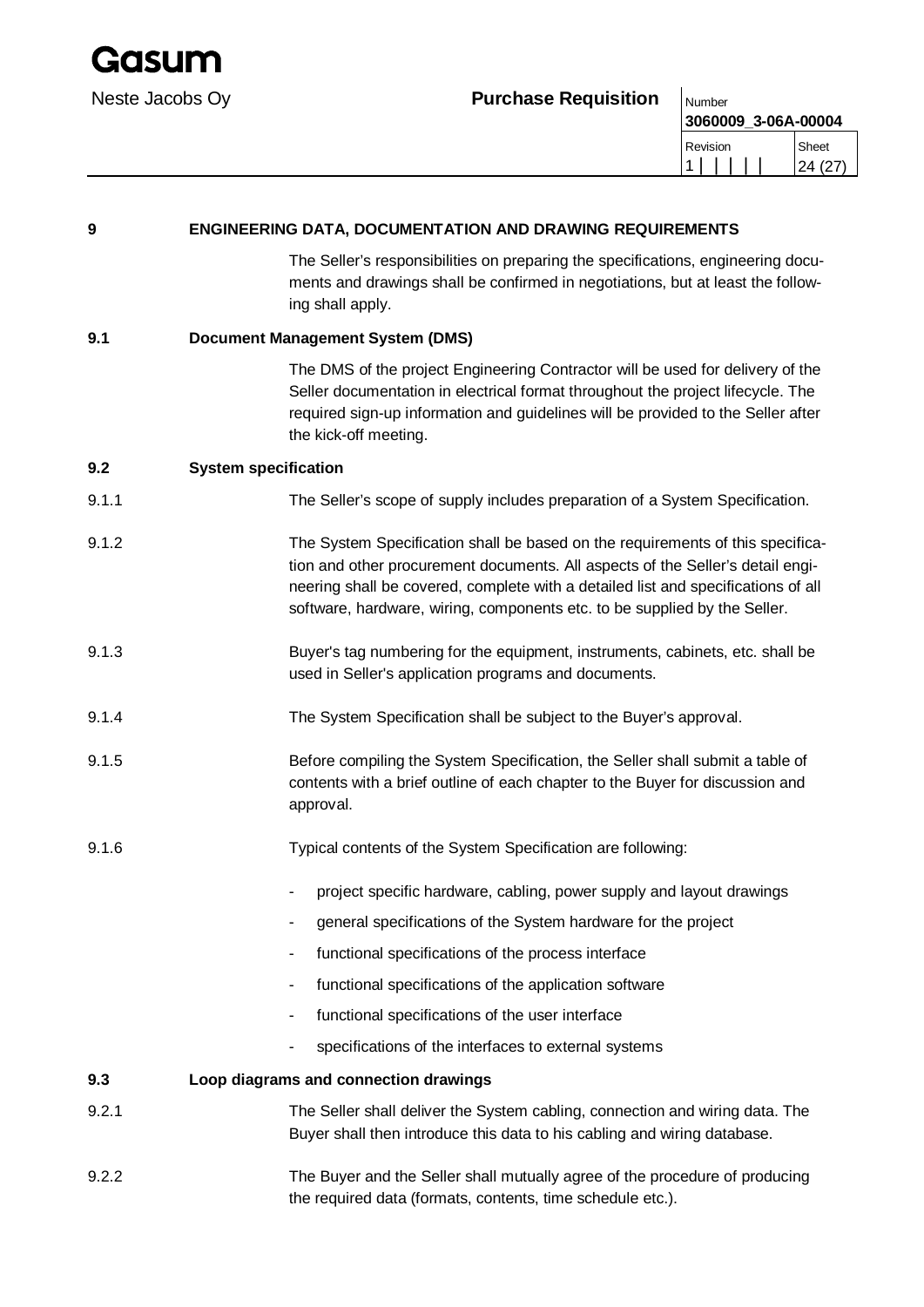## Neste Jacobs Oy **Purchase Requisition** Number

|   | 3060009_3-06A-00004 |  |  |  |                            |
|---|---------------------|--|--|--|----------------------------|
| 1 | Revision            |  |  |  | Sheet<br>107<br>25<br>14 I |
|   |                     |  |  |  |                            |

| 9.2.3 | The Seller shall be responsible for producing the process connection data and<br>getting the Buyer's acceptance for it before starting to manufacture System<br>cabinets.                                              |
|-------|------------------------------------------------------------------------------------------------------------------------------------------------------------------------------------------------------------------------|
| 9.2.4 | The Buyer shall produce the combined loop diagrams and connection drawings<br>based on his own design of field and equipment room connections and the Sys-<br>tem connection data from the Seller.                     |
| 9.4   | Preliminary data with quotation                                                                                                                                                                                        |
| 9.3.1 | Estimate of the total electrical power consumptions and heat dissipation of the<br>System on full load shall be attached to the quotation. All significant parts of the<br>System shall be specified in this estimate. |
| 9.3.2 | Dimensions and weights of different parts of the whole System shall be at-<br>tached to the quotation.                                                                                                                 |
| 9.3.3 | General specifications of the equipment and typical layouts of all cabinets shall<br>be attached to the quotation.                                                                                                     |
| 9.3.4 | Environmental constraints (temperature, air cleanness, EMC protection etc.) for<br>different parts of the System shall be attached to the quotation.                                                                   |
| 9.5   | Drawings to be delivered after purchase order                                                                                                                                                                          |
|       | The Seller shall produce cabinet drawings typically containing the following:                                                                                                                                          |
|       | Layout drawings of cabinets                                                                                                                                                                                            |

- Construction drawings of cabinets
- Assembly drawings and bills of materials
- Distribution diagrams of electrical power
- Detailed schedule of necessary power supplies and design data for them
- Diagrams of the System (internal) connections
- Schedule of System cables including cable numbers, number and size of wires etc.
- Signal address and definition lists for the interfaces with external systems
- Earthing diagrams

### **9.6 Documentation language**

All documentation shall be in Finnish or English language.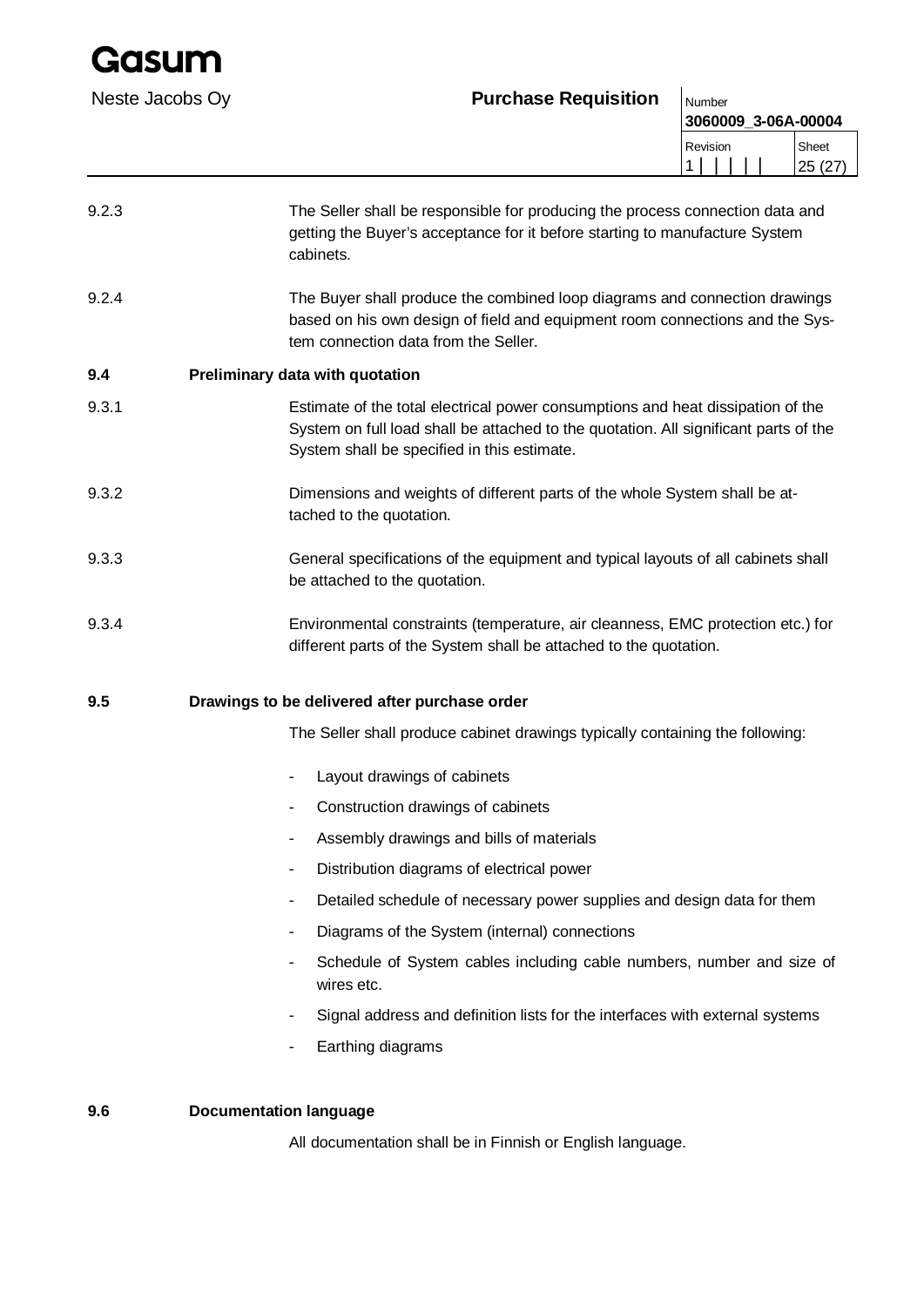

**3060009\_3-06A-00004** Revision 1 | | | | | Sheet 26 (27)

#### **9.7 Documentation delivery formats**

Data and documentation shall be delivered in agreed original file format, like MS EXCEL, MS WORD and AutoCAD release 2014 or newer, during the design phase or if it will be kept up to date after the project. Maintenance instructions, manuals etc. shall be delivered in HTML or PDF format.

The final delivery of documents shall be agreed at the procurement phase.

#### **10 MAINTENANCE**

#### **10.1 Maintenance during warranty**

During the warranty the Seller shall provide service personnel on Buyer request for preventive maintenance, fault finding, repair and replacement of all equipment and software supplied. The guarantee period and obligations of the Seller and the Buyer shall be defined in the Procurement Contract.

#### **10.2 Maintenance after warranty**

The proposal shall include the details and costs of all standard maintenance agreements available from the Seller which are suitable for the proposed system (hardware and software). Buyer shall be under no obligation to select all or any of the agreements detailed and shall be free to negotiate a unique maintenance agreement with the Seller. The maintenance agreement shall not form part of the contract and the Seller shall therefore propose validity on cost for a period of not less than twelve (12) months from the date of completion of contract.